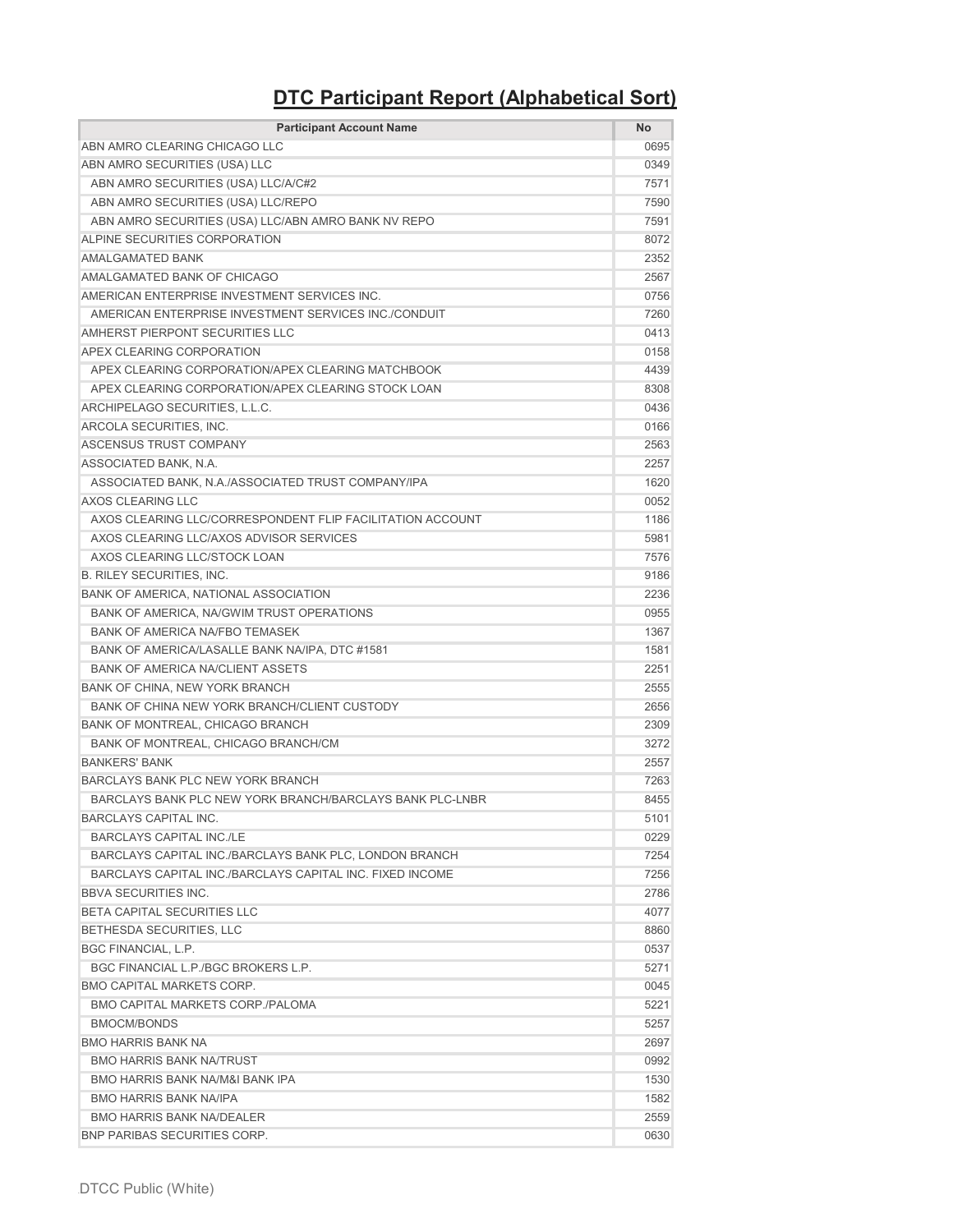| <b>BNP PARIBAS SECURITIES CORP./PRIME BROKERAGE</b>                    | 2154 |
|------------------------------------------------------------------------|------|
| BNP PARIBAS SECURITIES CORP./PRIME STOCK LENDING                       | 2885 |
| <b>BNP PARIBAS SECURITIES CORP./PRIME ARBITRAGE SLAB</b>               | 8238 |
| <b>BNP PARIBAS, NEW YORK BRANCH</b>                                    | 1569 |
| BNP PARIBAS, NEW YORK BRANCH/BNP PARIBAS LONDON ALM                    | 1014 |
| BNP PARIBAS, NEW YORK BRANCH/MERLION/CLIENT ASSETS                     | 1405 |
| <b>BNP PARIBAS, NEW YORK BRANCH/IPA</b>                                | 1601 |
| BNP PARIBAS, NEW YORK BRANCH/BNP PARIBAS PRIME BROKERAGE CUSTODIAN     | 2147 |
| BNP PARIBAS, NEW YORK BRANCH/BNPP SA                                   | 2322 |
| BNP PARIBAS, NEW YORK BRANCH/CUSTODY/CLIENT ASSETS                     | 2787 |
| BNP PARIBAS, NEW YORK BRANCH/BNP PARIBAS PRIME BROKERAGE INTERNATIONAL | 2884 |
| BNP PARIBAS NEW YORK BRANCH / BNP PARIBAS SA (METLIFE)                 | 4252 |
| BNP PARIBAS, NEW YORK BRANCH/MARKETAXESS/CLIENT ASSETS                 | 4302 |
| <b>BNP PARIBAS NY BRANCH LONDON BONDS</b>                              | 5153 |
| <b>BNP PARIBAS NY BRANCH/PARIS BONDS</b>                               | 7382 |
| <b>BNP PARIBAS NEW YORK BRANCH/USAL</b>                                | 8183 |
| BNP PARIBAS NEW YORK BRANCH/BNP PARIBAS PROPRIETARY ASSETS             | 8462 |
| BNY MELLON CAPITAL MARKETS, LLC                                        | 2523 |
| BOFA SECURITIES, INC.                                                  | 0161 |
| BOFA SECURITIES, INC. / FIXED INCOME                                   | 0773 |
| BOFA SECURITIES, INC. /SECURITIES LENDING                              | 5143 |
| BOFA SECURITIES, INC. /FOREIGN SECURITIES LENDING                      | 5176 |
| BOFA SECURITIES, INC. /SAFEKEEPING                                     | 5198 |
| BOFA SECURITIES, INC. /STOCK LOAN HEDGE ACCOUNT                        | 7560 |
| BOKF, NATIONAL ASSOCIATION                                             | 3975 |
| <b>BROWN BROTHERS HARRIMAN &amp; CO.</b>                               | 0010 |
| <b>BROWN BROTHERS HARRIMAN &amp; CO./ETF</b>                           | 0109 |
| BROWN BROTHERS HARRIMAN & CO. /SECURITIES LENDING SPO ACCOUNT II       | 4048 |
| SECURITIES LENDING SPO ACCOUNT/BBH                                     | 5288 |
| <b>BUCKLER SECURITIES LLC</b>                                          | 3961 |
| CAJA DE VALORES S.A.                                                   | 5610 |
| <b>CALDWELL TRUST COMPANY</b>                                          | 2687 |
| <b>CANTOR FITZGERALD &amp; CO.</b>                                     | 0696 |
| CANTOR FITZGERALD & CO. / CANTOR CLEARING SERVICES                     | 0197 |
| CANTOR FITZGERALD/STOCK LOAN                                           | 5253 |
| CANTOR FITZGERALD & CO./DEBT CAPITAL MARKETS                           | 7311 |
| CDS CLEARING AND DEPOSITORY SERVICES INC.                              | 4800 |
| THE BANK OF NOVA SCOTIA/BNS PRIME GLOSS/CDS                            | 4700 |
| BMO NESBITT BURNS INC./BMO NB EQUITY FINANCE BMO UK BRANCH/CDS         | 4706 |
| ROYAL BANK OF CANADA-ROYAL TRUST/CDS**                                 | 4707 |
| <b>BMO NESBITT BURNS INC./BMO TRUST COMPANY/CDS**</b>                  | 4712 |
| TORONTO-DOMINION BANK (THE)/TDGF MARGIN ACCOUNT/CDS                    | 4714 |
| BANK OF NOVA SCOTIA/SCOTIABANK IRELAND DAC/CDS                         | 4715 |
| TORONTO-DOMINION BANK (THE)/TD GLOBAL FINANCE UNLIMITED COMPANY/CDS    | 4717 |
| THE BANK OF NOVA SCOTIA/PRINCIPAL EQUITIES/CDS**                       | 4794 |
| THE BANK OF NOVA SCOTIA/SUB FIXED INCOME/IMPACT/CDS**                  | 4795 |
| <b>BMO NESBITT BURNS/INSTITUTIONAL CDS**</b>                           | 4797 |
| RBC DOMINION SECURITIES INC./CDS**                                     | 4801 |
| BANK OF NOVA SCOTIA/BNS LONDON/CDS**                                   | 4802 |
| TORONTO-DOMINION BANK (THE)/CDS                                        | 4805 |
| J.P. MORGAN SECURITIES CANADA INC. **                                  | 4808 |
| BMO NESBITT BURNS INC./BMO NB EQUITY FINANCE CMLUK/CDS**               | 4809 |
| THE BANK OF NOVA SCOTIA/BNS TOR PRINCIPAL GLOSS/CDS                    | 4810 |
| THE BANK OF NOVA SCOTIA/CDS**                                          | 4812 |
| THE BANK OF NOVA SCOTIA/ SCE LTD./CDS**                                | 4814 |
| THE BANK OF NOVA SCOTIA/CLIENT A                                       | 4816 |
|                                                                        |      |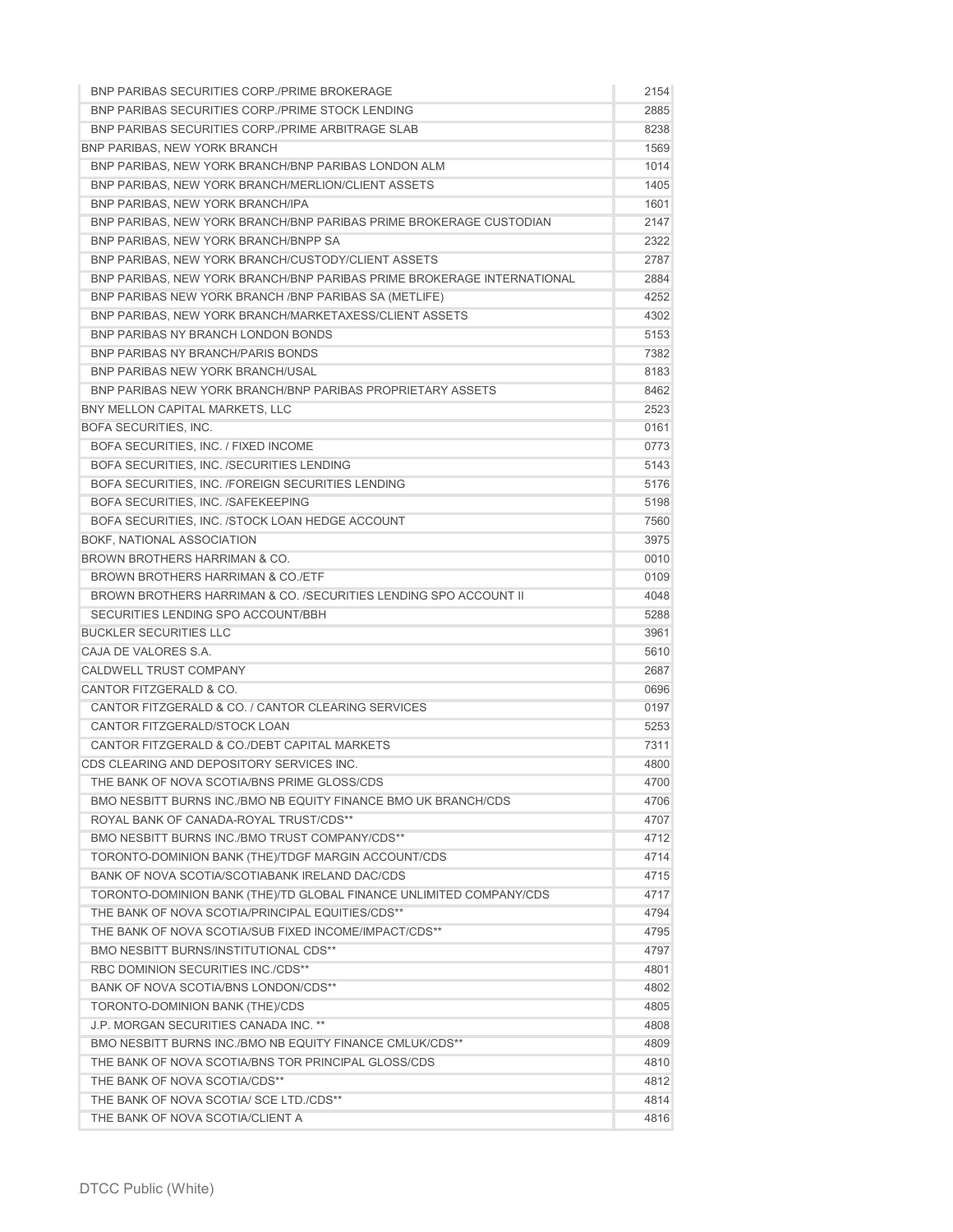| <b>BANK OF MONTREAL/ CHICAGO/CDS**</b>                           | 4817 |
|------------------------------------------------------------------|------|
| <b>FIDUCIE DESJARDINS INC.**</b>                                 | 4818 |
| BANK OF MONTREAL/ IRELAND/CDS**                                  | 4819 |
| BANK OF MONTREAL/LONDON/CDS**                                    | 4822 |
| THE BANK OF NOVA SCOTIA/CLIENT B/CDS**                           | 4838 |
| <b>BANK OF MONTREAL/US TRANSIT/CDS</b>                           | 4845 |
| <b>BANK OF MONTREAL**</b>                                        | 4855 |
| <b>BMO NESBITT BURNS INC./BMO NB EQUITY FINANCE BMIRE/CDS**</b>  | 4947 |
| LAURENTIAN BANK SECURITIES INC. /CDS                             | 5001 |
| RBC DOMINION SECURITIES INC./CDS**                               | 5002 |
| SOCIETE GENERALE CAPITAL CANADA INC./CDS**                       | 5003 |
| NATIONAL BANK FINANCIAL INC./CDS**                               | 5008 |
| SCOTIA CAPITAL INC./CDS**                                        | 5011 |
| <b>EDWARD JONES/CDS**</b>                                        | 5012 |
| <b>CALDWELL SECURITIES LTD./CDS**</b>                            | 5013 |
| PETERS & CO. LIMITED/CDS**                                       | 5014 |
| RF SECURITIES CLEARING L.P./CDS                                  | 5016 |
| UBS SECURITIES CANADA INC./CDS**                                 | 5017 |
| <b>CREDIT SUISSE SECURITIES CANADA INC./CDS**</b>                | 5019 |
| PICTET CANADA L.P./CDS**                                         | 5027 |
| <b>DESJARDINS SECURITIES INC./CDS**</b>                          | 5028 |
| MACKIE RESEARCH CAPITAL CORPORATION/CDS**                        | 5029 |
| CIBC WORLD MARKETS INC./CDS**                                    | 5030 |
| NATIONAL BANK FINANCIAL INC. #2/CDS**                            | 5032 |
| TD WATERHOUSE CANADA INC./CDS**                                  | 5036 |
| FIDELITY CLEARING CANADA ULC/CDS**                               | 5040 |
| <b>BMO NESBITT BURNS INC./CDS**</b>                              | 5043 |
| ROYAL BANK OF CANADA-ROYAL TRUST 1/CDS**                         | 5044 |
| CANACCORD GENUITY CORP./CDS**                                    | 5046 |
| MANULIFE SECURITIES INCORPORATED/CDS**                           | 5047 |
| HAYWOOD SECURITIES INC./CDS**                                    | 5058 |
| CDS CLEARING AND DEPOSITORY SERVICES INC./CDS DEFAULT MANAGEMENT | 5068 |
| LEEDE JONES GABLE INC./CDS**                                     | 5071 |
| <b>ODLUM BROWN LIMITED/CDS**</b>                                 | 5074 |
| PI FINANCIAL CORP./CDS**                                         | 5075 |
| RAYMOND JAMES LTD./CDS**                                         | 5076 |
| W.D. LATIMER CO LTD./CDS**                                       | 5078 |
| <b>CREDENTIAL SECURITIES INC./CDS**</b>                          | 5083 |
| QUESTRADE INC./CDS**                                             | 5084 |
| CI INVESTMENT SERVICES INC./CDS                                  | 5085 |
| CDS CLEARING AND DEPOSITORY SERVICES INC.**                      | 5099 |
| CENTRAL TRUST BANK (THE)                                         | 2880 |
| <b>CETERA INVESTMENT SERVICES LLC</b>                            | 0701 |
| CF SECURED, LLC                                                  | 0794 |
| CHARLES SCHWAB & CO., INC.                                       | 0164 |
| CHARLES SCHWAB & CO., INC. STOCK LOAN CONDUIT ACCOUNT            | 7322 |
| CHARLES SCHWAB & CO., INC./SCHWAB GLOBAL INVESTING ACCOUNT       | 7587 |
| <b>CHARLES SCHWAB TRUST BANK</b>                                 | 2993 |
| CIBC WORLD MARKETS CORP.                                         | 0438 |
| CIBC WORLD MARKETS CORP / CIBC WORLD MARKETS CORP. REPO          | 7295 |
| <b>CITADEL CLEARING LLC</b>                                      | 0395 |
| <b>CITADEL SECURITIES LLC</b>                                    | 8430 |
| CITIBANK, N.A.                                                   | 0908 |
| CITIBANK, N.A. - DEALER                                          | 0950 |
| ADR-CITI                                                         | 0953 |
| CITIBANK/CP/IPA                                                  | 1501 |
|                                                                  |      |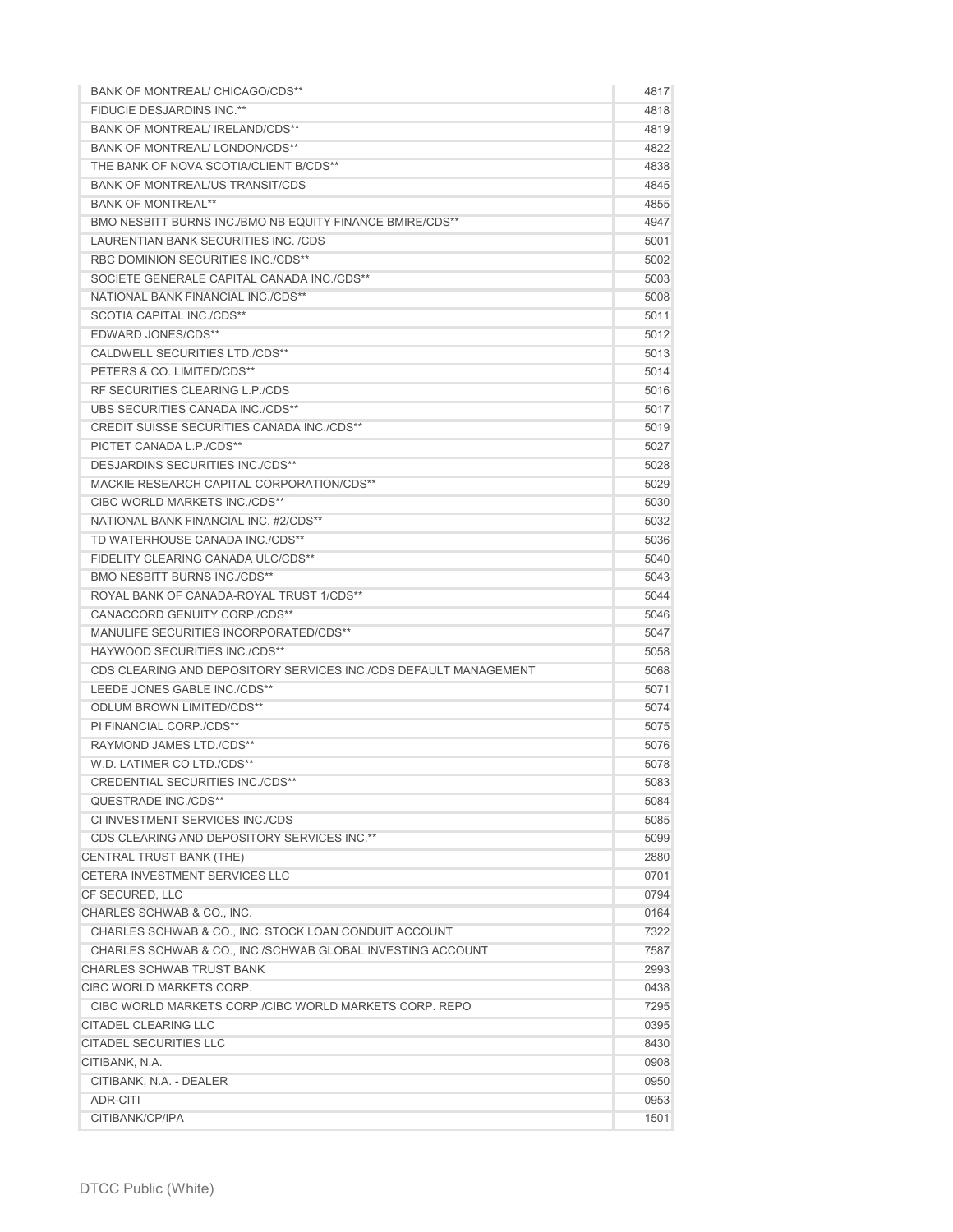| CITIBANK/THE CITIGROUP PRIVATE BANK/TRUST                            | 2032         |
|----------------------------------------------------------------------|--------------|
| CITIBANK, N.A./ETF                                                   | 2333         |
| CITIBANK, N.A./CORPORATE AGENCY & TRUST                              | 2426         |
| CITIBANK NA/DEALER SAFEKEEPING                                       | 2562         |
| CITIBANK, N.A./SEGREGATED LENDING                                    | 2658         |
| CITIBANK, N.A. BOOK-ENTRY-ONLY MEDIUM TERM NOTE ACCOUNT              | 2790         |
| CITIBANK N.A. LONDON/MTN                                             | 2952         |
| CITIBANK, N.A./S.D. INDEVAL INSTITUCION PARA EL DEPOSITO DE VALORES, | 3926         |
| CITIBANK, N.A./PROJECT BLUE                                          | 3974         |
| CITIBANK, N.A./PUERTO RICO IBE                                       | 4027         |
| CITIBANK, N.A./CITIBANK MARGIN LOANS                                 | 4327         |
| CITIBANK N.A./PROPRIETARY ASSETS                                     | 8164         |
| CITICORP SECURITIES SERVICES, INC.                                   | 0563         |
| CITIGROUP GLOBAL MARKETS INC.                                        | 0505         |
| CITIGROUP GLOBAL MARKETS INC./SALOMON BROTHERS                       | 0274         |
| CITIGROUP GLOBAL MARKETS INC./CORRESPONDENT CLEARING                 | 0418         |
| CITIGROUP GLOBAL MARKETS INC./SALOMON BROTHERS/A.M.M.                | 5215         |
| <b>CLEAR STREET LLC</b>                                              | 9132         |
| <b>CLEAR STREET LLC/SECURITIES LENDING</b>                           | 4231         |
| CLEAR STREET LLC/SECURITIES FINANCE ACCOUNT                          | 8858         |
| <b>CLEARSTREAM BANKING AG</b>                                        | 2000         |
| <b>COMERICA BANK</b>                                                 | 2108         |
| <b>COMMERCE BANK</b>                                                 | 2170         |
| <b>COMMERZ MARKETS LLC</b>                                           | 0126         |
| COMMERZ MARKETS LLC/FIXED INC. REPO & COMM. PAPER                    | 0033         |
| COMPUTERSHARE TRUST COMPANY, N.A.                                    | 2415         |
| COMPUTERSHARE TRUST COMPANY, N.A./OPTIONS                            | 2330         |
| COMPUTERSHARE TRUST COMPANY, N.A./DRP                                | 2586         |
| COWEN AND COMPANY LLC                                                | 0100         |
| COWEN AND COMPANY LLC/FULLY PAID FOR LENDING                         | 0933         |
| COWEN AND COMPANY LLC/STOCK LOAN CONDUIT                             | 8185         |
| COWEN AND COMPANY LLC/SUSQUEHANNA                                    | 8857         |
| <b>CREDIT AGRICOLE CORPORATE AND INVESTMENT BANK</b>                 | 4024         |
| CREDIT AGRICOLE SECURITIES (USA) INC                                 | 0651         |
| CREDIT AGRICOLE SECURITIES (USA) INC/F/B/O CREDIT AGRICOLE NY BRANCH | 7372         |
| CREDIT AGRICOLE SECURITIES (USA) INC/STOCK LOAN CONDUIT              | 7540         |
| CREDIT SUISSE AG - NEW YORK BRANCH                                   | 1587         |
| CREDIT SUISSE AG-NEW YORK BRANCH/DTC I.D. CONFIRMATION               | 1006         |
| CREDIT SUISSE SECURITIES (USA) LLC                                   | 0355         |
| CREDIT SUISSE SECURITIES (USA) LLC/INVESTMENT ACCOUNT                | 0135         |
| <b>CREST INTERNATIONAL NOMINEES LIMITED</b>                          | 2012         |
| CREWS & ASSOCIATES, INC.                                             | 5158         |
| <b>CURVATURE SECURITIES, LLC</b>                                     | 3598         |
| D. A. DAVIDSON & CO.                                                 | 0361         |
| DAIWA CAPITAL MARKETS AMERICA INC.                                   | 0647         |
| DAIWA CAPITAL MARKETS AMERICA INC./DASAC                             | 7561         |
| DASH FINANCIAL TECHNOLOGIES LLC                                      | 0627         |
| DAVENPORT & COMPANY LLC                                              | 0715         |
| <b>DEALERWEB INC.</b>                                                | 8445         |
| DEPOSITO CENTRAL DE VALORES S.A., DEPOSITO DE VALORES                | 2735         |
| DEPOSITO CENTRAL DE VALORES S.A., DEPOSITO DE VALORES/BVE            | 4180         |
| <b>DESERET TRUST COMPANY</b>                                         | 0958         |
| DESERET TRUST COMPANY - D                                            |              |
|                                                                      | 2118<br>2497 |
| <b>DESERET TRUST COMPANY - I</b><br>DESERET TRUST COMPANY - A        |              |
|                                                                      | 8485         |
| DEUTSCHE BANK AG, NEW YORK BRANCH                                    | 2481         |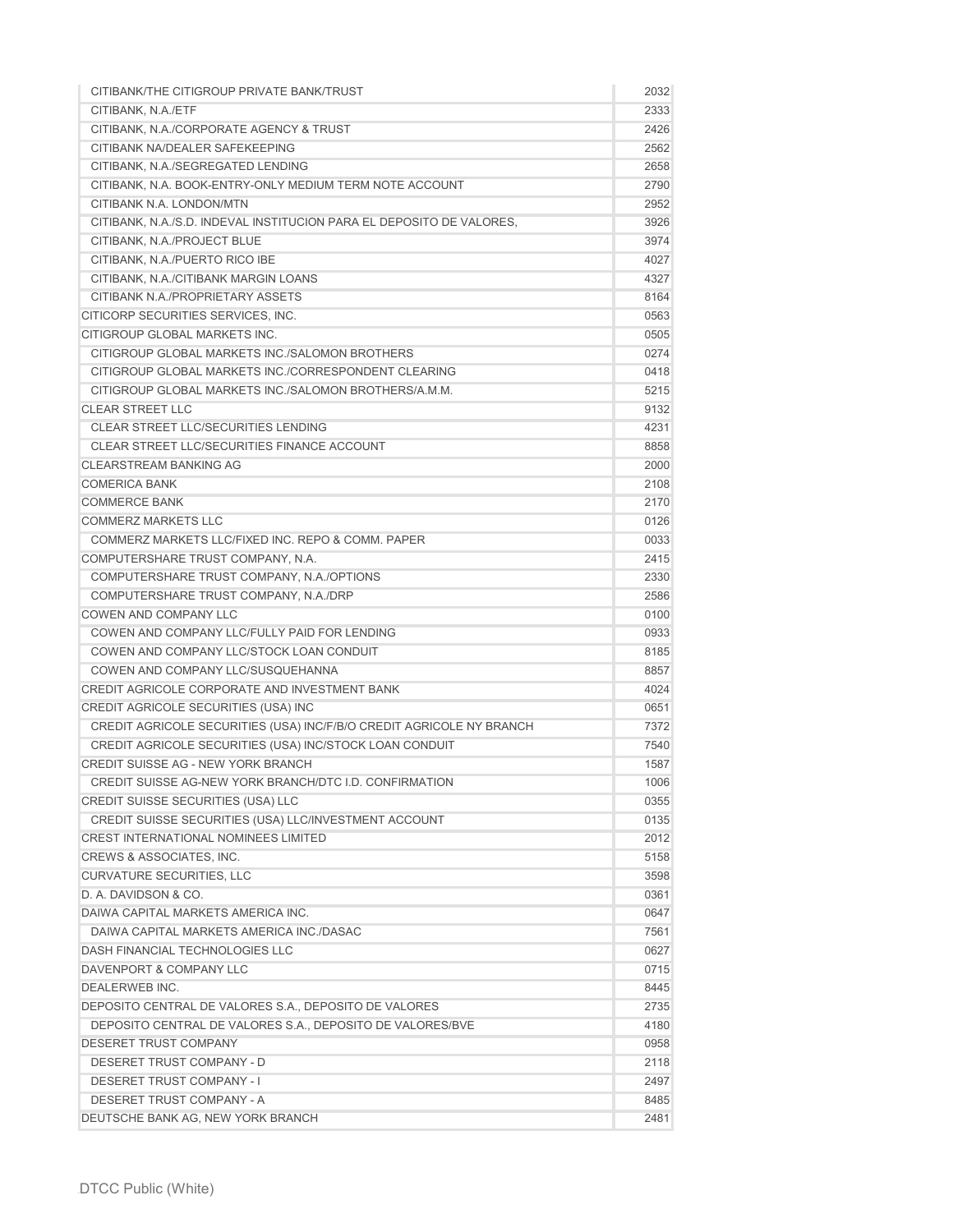| DEUTSCHE BANK AG NY/US CUSTODY                                      | 2690 |
|---------------------------------------------------------------------|------|
| DEUTSCHE BANK AG, NEW YORK BRANCH/CC O CLT TRI PARTY                | 2863 |
| DEUTSCHE BANK SECURITIES INC.                                       | 0573 |
| DEUTSCHE BANK SECURITIES INC. - STOCK LOAN                          | 0032 |
| DEUTSCHE BANK SECURITIES INC.-INTERNATIONAL STOCK LOAN              | 5162 |
| DEUTSCHE BANK SECURITIES INC.-FIXED INCOME STOCK LOAN               | 5225 |
| DEUTSCHE BANK TRUST COMPANY AMERICAS                                | 1503 |
| DBTC AMERICAS/CTAG/PUTS & DEMANDS                                   | 2041 |
| <b>DBTC AMERICAS/CTAG-GES</b>                                       | 2655 |
| DBTC AMERICAS/CTAG-CDFP                                             | 2808 |
| DRIVEWEALTH, LLC                                                    | 2402 |
| DRIVEWEALTH, LLC/SECURITIES LENDING                                 | 3276 |
| E D & F MAN CAPITAL MARKETS INC.                                    | 8873 |
| E D & F MAN CAPITAL MARKETS INC. /SECURITIES LENDING                | 3932 |
| E*TRADE SECURITIES LLC                                              | 0385 |
| E*TRADE SECURITIES LLC/ETS SECURITIES LENDING                       | 1051 |
| EDWARD D. JONES & CO.                                               | 0057 |
| ELECTRONIC TRANSACTION CLEARING, INC.                               | 0873 |
| ELECTRONIC TRANSACTION CLEARING, INC./HOUSE                         | 3821 |
| <b>EMBED CLEARING LLC</b>                                           | 1963 |
| EUROCLEAR BANK SA/NV                                                | 1970 |
| EUROCLEAR BANK SA/NV/IMS ACCOUNT                                    | 8451 |
| <b>FANNIE MAE</b>                                                   | 2306 |
| FEDERAL HOME LOAN MORTGAGE CORPORATION                              | 2391 |
| FEDERAL HOME LOAN MORTGAGE CORPORATION/RETAINED                     | 2068 |
| FEDERAL HOME LOAN MORTGAGE CORPORATION/MULTIFAMILY                  | 8846 |
| FEDERAL RESERVE BANK OF NEW YORK                                    | 3000 |
| FHN FINANCIAL SECURITIES CORP.                                      | 0202 |
| <b>FIDUCIARY TRUST COMPANY</b>                                      | 2126 |
| FIFTH THIRD BANK, NATIONAL ASSOCIATION                              | 2116 |
| FIFTH THIRD BANK, NATIONAL ASSOCIATION/STATE TEACHERS RETIREMENT OF | 2416 |
| FIFTH THIRD BANK, NA/FBO SCHOOL EMPLOYEE RETIREMENT SYSTEM OF OHIO  | 2898 |
| FIFTH THIRD BANK, NATIONAL ASSOCIATION/PUBLIC EMPLOYEES RETIREMENT  | 2975 |
| FIFTH THIRD BANK, NATIONAL ASSOCIATION/STAR OHIO                    | 3023 |
| <b>FIRST HORIZON BANK</b>                                           | 2445 |
| FIRST TRUST PORTFOLIOS, L.P.                                        | 8244 |
| FMSBONDS, INC.                                                      | 5217 |
| FOLIO INVESTMENTS, INC.                                             | 0728 |
| <b>FROST BANK</b>                                                   | 2053 |
| FUTU CLEARING INC.                                                  | 4272 |
| FUTU CLEARING INC./FUTC CONDUIT                                     | 2986 |
| <b>GLENMEDE TRUST COMPANY, N.A. (THE)</b>                           | 2139 |
| <b>GOLDMAN SACHS &amp; CO. LLC</b>                                  | 0005 |
| GOLDMAN SACHS & CO. LLC/CME HOUSE COLLATERAL ACCT                   |      |
| GOLDMAN SACHS & CO. LLC/IMS                                         | 4404 |
|                                                                     | 8699 |
| <b>GOLDMAN SACHS BANK USA</b>                                       | 2941 |
| GOLDMAN SACHS BANK USA/GOLDMAN SACHS AGENCY LENDING                 | 2660 |
| GOLDMAN SACHS BANK USA/GS & CO. LLC FCM CLEARED SWAPS CUST OMNIBUS  | 3944 |
| GOLDMAN SACHS BANK USA/#2                                           | 8197 |
| GOLDMAN SACHS BANK USA/GS & CO. LLC FCM CUST OMNIBUS ACCT CFTC REG  | 9180 |
| <b>GOLDMAN SACHS INTERNATIONAL</b>                                  | 5208 |
| GOLMAN SACHS INTERNATIONAL/REHYP SEPARATION ACCOUNT                 | 2924 |
| GOLDMAN SACHS INTERNATIONAL/GOLDMAN SACHS BANK EUROPE SE            | 4056 |
| GUGGENHEIM FUNDS DISTRIBUTORS, LLC                                  | 0526 |
| GUGGENHEIM SECURITIES, LLC                                          | 0181 |
| HILLTOP SECURITIES INC.                                             | 0279 |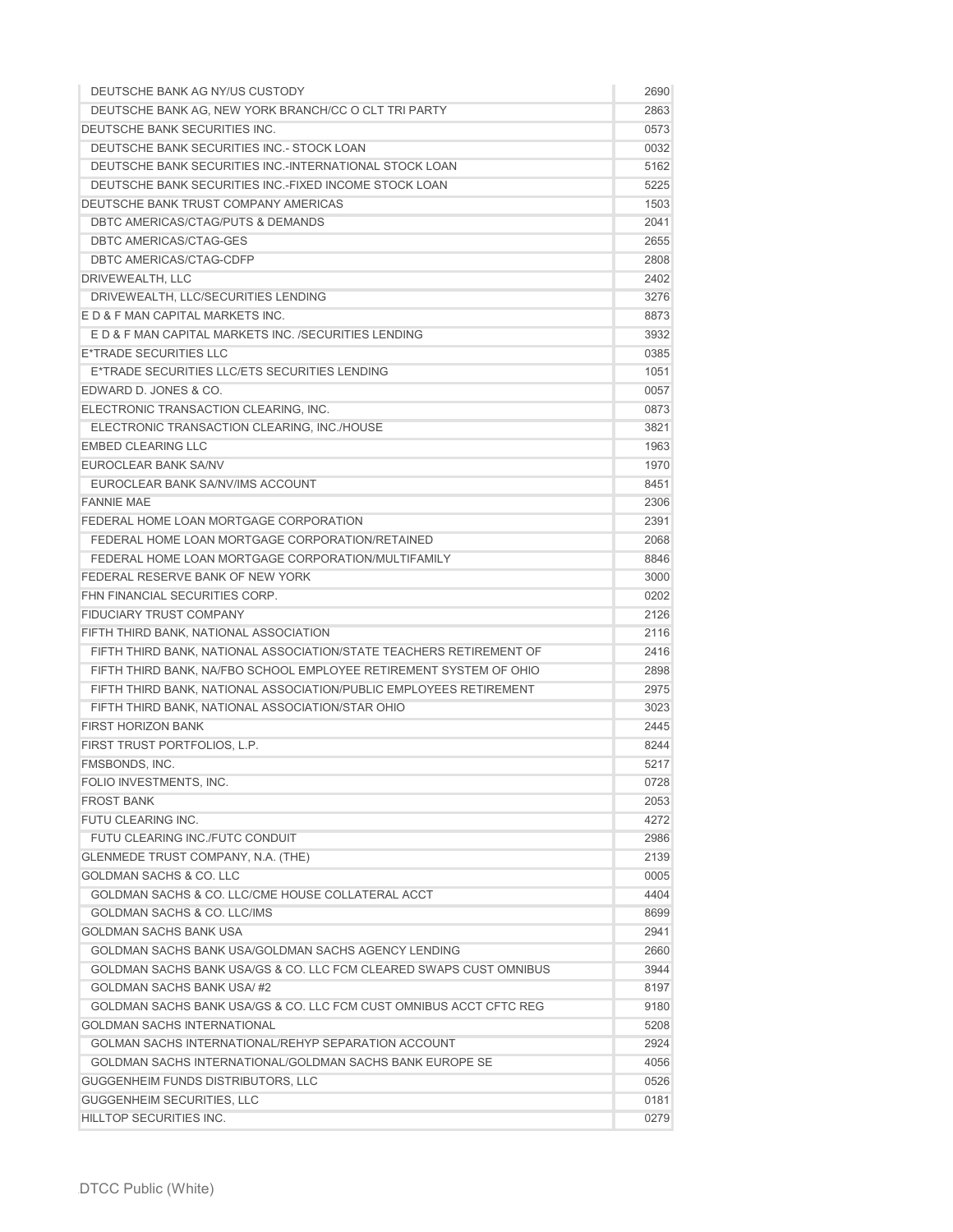| HILLTOP SECURITIES INC./STOCK LOAN                                    | 5128 |
|-----------------------------------------------------------------------|------|
| <b>HOLD BROTHERS CAPITAL LLC</b>                                      | 0430 |
| HOME FEDERAL BANK OF TENNESSEE, F.S.B.                                | 2425 |
| HOME FEDERAL BANK/HOME FINANCIAL SERVICES, INC.                       | 2447 |
| HOME FEDERAL BANK/HF PORTFOLIO                                        | 2533 |
| HOME FEDERAL BANK OF TENNESSEE, FSB/TRUST DEPARTMENT CUSTOMERS        | 2534 |
| HONG KONG SECURITIES CLEARING COMPANY LIMITED                         | 2338 |
| <b>HRT FINANCIAL LP</b>                                               | 0369 |
| HSBC BANK USA, NATIONAL ASSOCIATION                                   | 2165 |
| HSBC BANK USA, NATIONAL ASSOCIATION/IPA                               | 1544 |
| HSBC BANK USA, NA/HSBC CUSTODY & CLEARING SERVICES FOR STOCK LOAN &   | 1950 |
| HSBC BANK USA, N.A.-IPB                                               | 2122 |
| HSBC BANK USA, NATIONAL ASSOCIATION/OMNIBUS                           | 2393 |
| HSBC BANK USA, N.A./CORPORATE TRUST IPA                               | 2894 |
| HSBC BANK USA, NA/CLEARING                                            | 8396 |
| <b>HSBC BANK USA, NA/HTM</b>                                          | 8402 |
| <b>HSBC BANK USA, NA/AFS</b>                                          | 8404 |
| HSBC SECURITIES (USA) INC.                                            | 0816 |
| HSBC SECURITIES (USA) INC. (FIXED INCOME)                             | 0486 |
| <b>ICAP CORPORATES LLC</b>                                            | 0148 |
| ICAP CORPORATES LLC/CROSSTRADE                                        | 8456 |
| ICE SECURITIES EXECUTION & CLEARING, LLC                              | 4264 |
| INDUSTRIAL AND COMMERCIAL BANK OF CHINA FINANCIAL SERVICES, LLC       | 0824 |
| INDUSTRIAL AND COMMERCIAL BANK OF CHINA FINANCIAL SERVICES, LLC/      | 0388 |
| INDUSTRIAL AND COMMERCIAL BANK OF CHINA FINANCIAL SERVICES LLC/       | 2667 |
| INDUSTRIAL AND COMMERCIAL BANK OF CHINA FINANCIAL SERVICES LLC/       | 7583 |
| ING FINANCIAL MARKETS LLC                                             | 0270 |
| ING FINANCIAL MARKETS LLC/INTERNATIONAL                               | 5104 |
| ING FINANCIAL MARKETS LLC/LTD.                                        | 5262 |
| ING FINANCIAL MARKETS LLC/INTERNATIONAL EQUITY FINANCE                | 5268 |
| ING FINANCIAL MARKETS LLC/INTERNATIONAL EQUITY FINANCE MATCH BOOK     | 7273 |
| ING FINANCIAL MARKETS LLC/GLOBAL SECURITIES FINANCE NON-PURPOSE       | 7595 |
| <b>INGALLS &amp; SNYDER, LLC</b>                                      | 0124 |
| <b>INSTINET, LLC</b>                                                  | 0067 |
| INSTINET, LLC/STOCK LOAN                                              | 7276 |
| <b>INTERACTIVE BROKERS LLC</b>                                        | 0017 |
| <b>INTERACTIVE BROKERS LLC/RETAIL</b>                                 | 0534 |
| INTESA SANPAOLO IMI SECURITIES CORP.                                  | 0136 |
| <b>INVESCO CAPITAL MARKETS, INC.</b>                                  | 0692 |
| ITAU BBA USA SECURITIES, INC.                                         | 8113 |
| <b>J.P. MORGAN SECURITIES LLC</b>                                     | 0187 |
| <b>J.P. MORGAN SECURITIES LLC/JPMC</b>                                | 0352 |
| J.P. MORGAN SECURITIES LLC/JPMC LENDING                               | 5213 |
| <b>JANE STREET CAPITAL, LLC</b>                                       | 8497 |
| <b>JANNEY MONTGOMERY SCOTT LLC</b>                                    | 0374 |
| JANNEY MONTGOMERY SCOTT LLC/STOCK LOAN                                | 7320 |
| JAPAN SECURITIES DEPOSITORY CENTER, INC.                              | 5600 |
| <b>JEFFERIES LLC</b>                                                  | 0019 |
| JEFFERIES LLC/JEFFERIES EXECUTION SERVICES, INC./SERVICE BUREAU       | 0536 |
| JEFFERIES LLC/AS AGENT FOR JEFFERIES INTERNATIONAL LONDON             | 7441 |
| JEFFERIES LLC/SECURITIES FINANCE                                      | 7565 |
| JPMORGAN CHASE BANK, NATIONAL ASSOCIATION                             | 0902 |
| JPMORGAN CHASE BANK - ADR                                             | 0923 |
| JPMORGAN CHASE BANK/CHEMICAL/COMMERCIAL PAPER/IPA                     | 1506 |
| JPMORGAN CHASE BANK/J.P.MORGAN CHASE & CO./CERTIFICATE OF DEPOSIT/IPA | 1573 |
| JP MORGAN CHASE/JP MORGAN INTERNATIONAL                               | 2035 |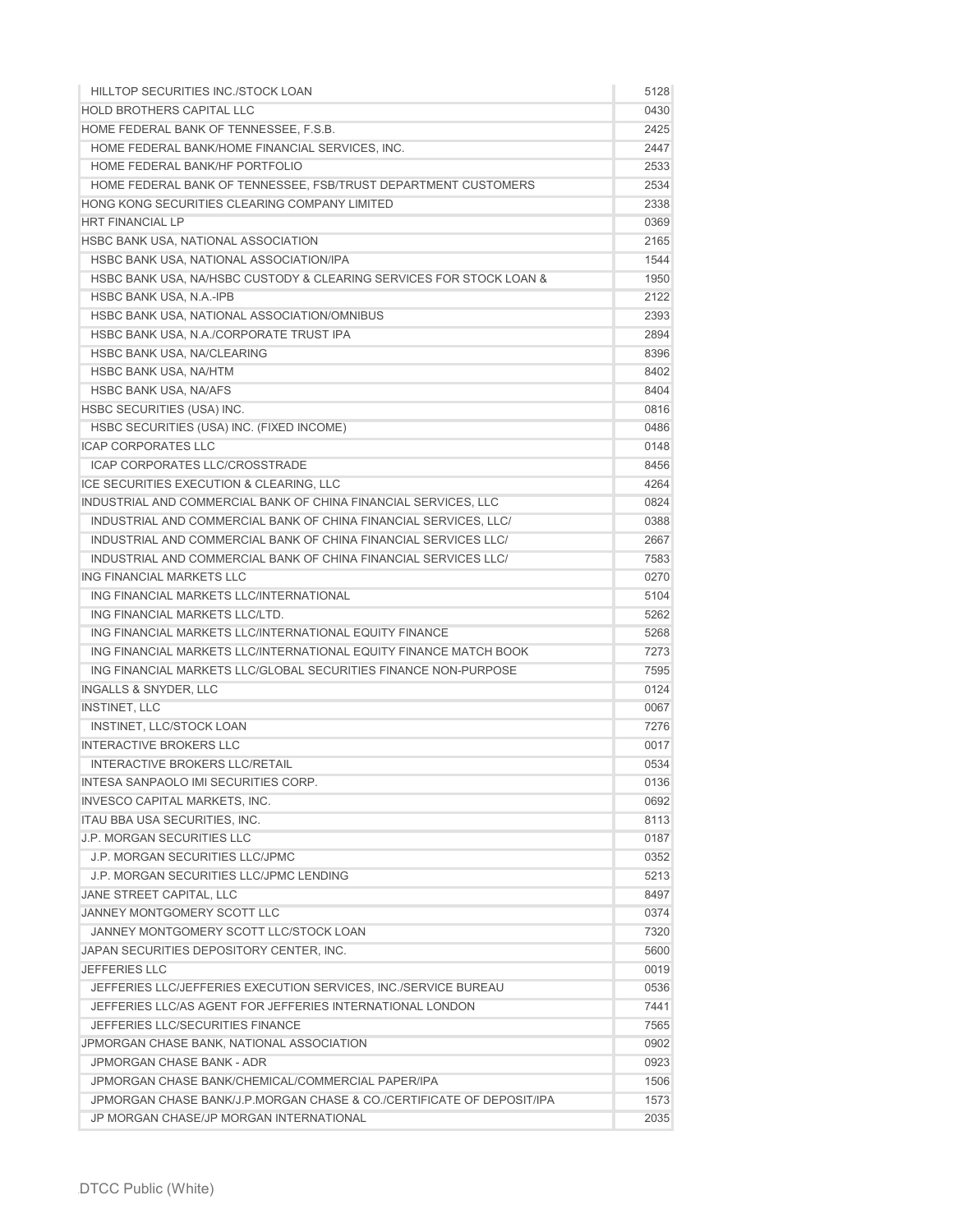| JPMORGAN CHASE BANK/CORRESPONDENCE CLEARING SERVICES 2                 | 2164 |
|------------------------------------------------------------------------|------|
| JPMORGAN CHASE BANK NA/DBTC AMERICAS/DEUTSCHE BANK AG (LONDON BRANCH)  | 2312 |
| JPMORGAN CHASE BANK NA/DBTC AMERICAS/DB UK BANK LIMITED                | 2314 |
| JPMORGAN CHASE-ADR MAX                                                 | 2334 |
| <b>JPMORGAN CHASE BANK/IA</b>                                          | 2357 |
| <b>JPMORGAN CHASE BANK/JPMORGAN PPB</b>                                | 2379 |
| JPMORGAN CHASE BANK, N.A./CUSTODIAL TRUST COMPANY                      | 2424 |
| JPMORGAN CHASE BANK/VANGUARD LOANET                                    | 2433 |
| JPMORGAN CHASE BANK/GNPH MIDDLE MARKET                                 | 2434 |
| <b>JPMORGAN CHASE BANK/PRUDENTIAL</b>                                  | 2517 |
| JPMORGAN CHASE BANK/TREASURER OF STATE OF OHIO BWC                     | 2609 |
| <b>JPMORGAN CHASE/US EQ TRP</b>                                        | 2612 |
| JPMORGAN CHASE BANK, N.A. /JPMORGAN CHASE FUNDING INC.                 | 2668 |
| JPMORGAN CHASE BANK/MUNICIPAL DEALER                                   | 2773 |
| JPMORGAN CHASE BANK, N.A./ABCP CONDUITS                                | 2845 |
| JPMORGAN CHASE-FIMAT CU                                                | 2945 |
| <b>JPMORGAN CHASE BANK/MET LIFE LOANET</b>                             | 2973 |
| J.P. MORGAN CHASE BANK NA/FBO BLACKROCK CTF                            | 3622 |
| JPMORGAN CHASE BANK, NATIONAL ASSOCIATION/INTERMEDIARY HOLDING COMPANY | 3884 |
| JPMORGAN CHASE BANK, NATIONAL ASSOCIATION/FBO TEMASEK INTERNATIONAL    | 3915 |
| JPMORGAN CHASE BANK, N.A./JPMORGAN CHASE HOLDINGS LLC                  | 4101 |
| JPMORGAN CHASE BANK, N.A./CHIEF INVESTMENT OFFICE 4                    | 4102 |
| JPMORGAN CHASE BANK/OHIO POLICE AND FIRE PENSION FUND                  | 8112 |
| JPMORGAN CHASE BANK, NATIONAL ASSOCIATION/PUBLIC EMPLOYEE RETIREMENT   | 8187 |
| <b>JPMCB/DNT ASSET TRUST</b>                                           | 8447 |
| JPMORGAN CHASE BANK/JP MORGAN PROPRIETARY ASSET ACCOUNT                | 8861 |
| JPMORGAN CHASE BANK/CHIEF INVESTMENT OFFICE                            | 8867 |
| JPMORGAN CHASE BANK/CHIEF INVESTMENT OFFICE 2                          | 8869 |
| <b>JPMORGAN CHASE BANK/CHIEF INVESTMENT OFFICE 3</b>                   | 8871 |
| <b>JUMP TRADING LLC</b>                                                | 2793 |
| <b>KEYBANK NATIONAL ASSOCIATION</b>                                    | 2205 |
| <b>KEYBANK SAFEKEEPING</b>                                             | 0557 |
| KEYBANK NA/FBO TREASURER OF STATE OF OHIO                              | 2769 |
| KOONCE SECURITIES LLC                                                  | 0712 |
| <b>LAKESIDE BANK</b>                                                   | 2545 |
| LEK SECURITIES CORPORATION                                             | 0512 |
| <b>LPL FINANCIAL LLC</b>                                               | 0075 |
| MACQUARIE CAPITAL (USA) INC.                                           | 0114 |
| MANUFACTURERS AND TRADERS TRUST COMPANY                                | 0990 |
| MANUFACTURERS AND TRADERS TRUST COMPANY/COMMERCIAL LOANS               | 1121 |
| MANUFACTURERS AND TRADERS TRUST CO/WILMINGTON TRUST/IPA                | 1507 |
| MANUFACTURERS AND TRADERS TRUST COMPANY/IPA                            | 1545 |
| MANUFACTURERS AND TRADERS TRUST COMPANY/BANK PORTFOLIO                 | 2382 |
| <b>MARKETAXESS CORPORATION</b>                                         | 4265 |
| <b>MATRIX TRUST COMPANY</b>                                            | 5954 |
| MERRILL LYNCH PROFESSIONAL CLEARING CORP.                              | 0551 |
| MERRILL LYNCH, PIERCE, FENNER & SMITH INCORPORATED                     | 0671 |
| MERRILL LYNCH, PIERCE, FENNER & SMITH INCORPORATED/STOCK LOAN          | 6582 |
| MERRILL LYNCH PIERCE FENNER & SMITH INC.-MLIM GLOBAL SECURITIES        | 7305 |
| MERRILL LYNCH, PIERCE, FENNER & SMITH INCORPORATED/8862 MLPF&S TS SUB  | 8862 |
| MID ATLANTIC TRUST COMPANY                                             | 8150 |
| MIRAE ASSET SECURITIES (USA), INC.                                     | 1043 |
| MIRAE ASSET SECURITIES (USA) INC./STOCK LOAN CONDUIT ACCOUNT           | 1385 |
| MITSUBISHI UFJ TRUST & BANKING CORPORATION, NEW YORK BRANCH            | 2932 |
| MITSUBISHI UFJ TRUST AND BANKING CORPORATION, NEW YORK BRANCH/         | 1982 |
| MITSUBISHI UFJ TRUST & BANKING CORPORATION, NEW YORK BRANCH/AFFILIATE  | 2037 |
|                                                                        |      |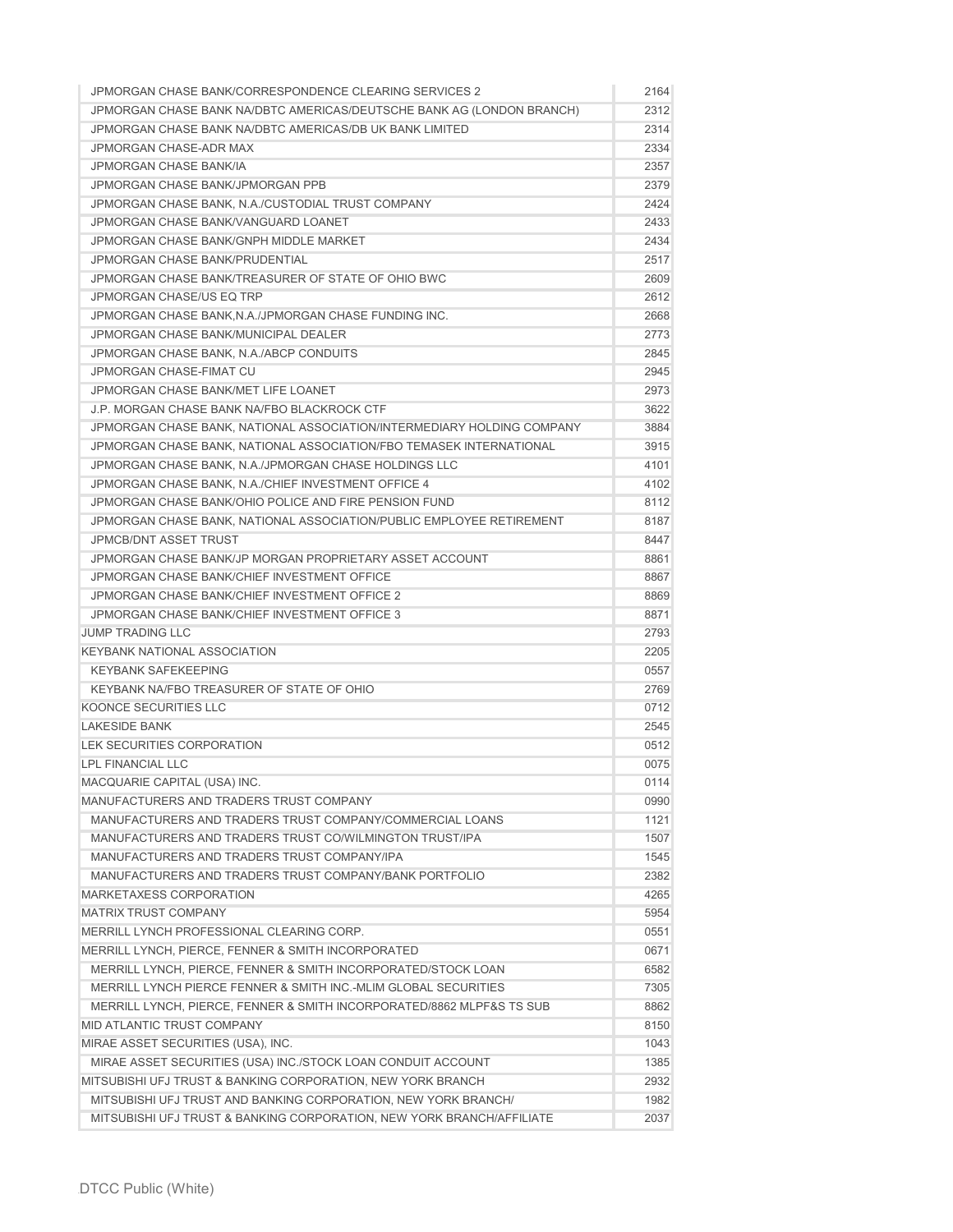| MITSUBISHI UFJ TRUST & BANKING CORPORATION. NEW YORK BRANCH/STOCK LOAN | 2570 |
|------------------------------------------------------------------------|------|
| <b>MIZUHO BANK (USA)</b>                                               | 2888 |
| MIZUHO BANK (USA)/SECURITY LENDING                                     | 2492 |
| MIZUHO BANK, LTD. NEW YORK BRANCH                                      | 2539 |
| MIZUHO BANK LTD. NEW YORK BRANCH/IPA                                   | 1577 |
| MIZUHO SECURITIES USA LLC                                              | 0892 |
| MIZUHO SECURITIES USA LLC/SECURITIES FINANCE                           | 2161 |
| MIZUHO SECURITIES USA LLC/FIXED INCOME                                 | 2396 |
| MIZUHO SECURITIES USA LLC/MIZUHO MARKETS CAYMAN                        | 3670 |
| MIZUHO SECURITIES USA LLC/MIZUHO MUNICIPAL HOLDINGS, LLC               | 4467 |
| MIZUHO SECURITIES USA LLC/MIZUHO MARKETS AMERICA                       | 5903 |
| MIZUHO SECURITIES USA LLC/MIZUHO CAPITAL MARKETS LLC                   | 7380 |
| MONTE TITOLI - S.P.A.                                                  | 2008 |
| MORGAN STANLEY & CO. INTERNATIONAL PLC                                 | 7309 |
| MORGAN STANLEY & CO. INTERNATIONAL PLC/MORGAN STANLEY BANK A.G.        | 3935 |
| MORGAN STANLEY & CO. INTERNATIONAL PLC/MSIP DTC OTC MARGIN RE-HYPE     | 4352 |
| MORGAN STANLEY & CO. INTERNATIONAL PLC/MSIP DTC OTC MARGIN NON RE-HYPE | 4353 |
| <b>MORGAN STANLEY &amp; CO. LLC</b>                                    | 0050 |
| MORGAN STANLEY & CO. LLC/ SL CONDUIT                                   | 0101 |
| MORGAN STANLEY & CO. LLC/OTC DERIVATIVE MARGIN COLLATERAL              | 1821 |
| <b>MORGAN STANLEY &amp; CO. LLC/II</b>                                 | 5127 |
| MORGAN STANLEY & CO. LLC/III                                           | 5224 |
| MORGAN STANLEY BANK, N.A.                                              | 2187 |
| MORGAN STANLEY PRIVATE BANK, NATIONAL ASSOCIATION                      | 2267 |
| MORGAN STANLEY PRIVATE BANK, NATIONAL ASSOCIATION/#2                   | 2522 |
| MORGAN STANLEY PRIVATE BANK, NATIONAL ASSOCIATION/ MSPBNA CIO          | 4209 |
| MORGAN STANLEY SMITH BARNEY LLC                                        | 0015 |
| MORGAN STANLEY SMITH BARNEY LLC/SL CONDUIT                             | 8875 |
| MUFG SECURITIES AMERICAS INC.                                          | 0076 |
| MUFG SECURITIES AMERICAS INC./STOCK LOAN                               | 2075 |
| <b>MUFG SECURITIES EMEA PLC</b>                                        | 4191 |
| MUFG SECURITIES EMEA PLC/MUFGLAB                                       | 3419 |
| <b>MUFG UNION BANK, N.A.</b>                                           | 2145 |
| MUFG UNION BANK, N.A./CAPITAL MARKETS                                  | 2851 |
| MURIEL SIEBERT & CO., INC.                                             | 0445 |
| MURIEL SIEBERT & CO., INC./#2                                          | 8513 |
| NASDAQ BX, INC.                                                        | 0163 |
| NASDAQ EXECUTION SERVICES, LLC                                         | 0568 |
| NASDAQ EXECUTION SERVICES LLC/OPTIONS                                  | 0520 |
| NASDAQ PHLX LLC                                                        | 0237 |
| NATIONAL BANK OF CANADA FINANCIAL INC.                                 | 8353 |
| NATIONAL FINANCIAL SERVICES LLC                                        | 0226 |
| NATIONAL FINANCIAL SERVICES/ FIDELITY AGENCY LENDING                   | 3951 |
| NATIONAL FINANCIAL SERVICES LLC/STOCK LOAN                             | 5157 |
| NATIXIS SECURITIES AMERICAS LLC                                        | 0031 |
| NATWEST MARKETS SECURITIES INC.                                        | 5263 |
| NOMURA SECURITIES INTERNATIONAL, INC.                                  | 0180 |
| <b>NSI STOCK LENDING</b>                                               | 5180 |
| NOMURA SECURITIES/FIXED INCOME                                         | 5222 |
|                                                                        |      |
| NOMURA SECURITIES INTERNATIONAL, INC./AFFILIATE CLEARING               | 7507 |
| <b>NUVEEN SECURITIES, LLC</b>                                          | 0448 |
| NYSE ARCA, INC.                                                        | 5300 |
| OPPENHEIMER & CO. INC.                                                 | 0571 |
| OPTIONS CLEARING CORPORATION (THE)                                     | 0981 |
| OCC INTERNAL NON-PROPRIETARY CROSS MARGIN CFTC 1.20 FUTURES CUSTOMER   | 0912 |
| OCC CFTC 1.20 FUTURES CUSTOMER SEGREGATED MARGIN OMNIBUS ACCOUNT       | 0939 |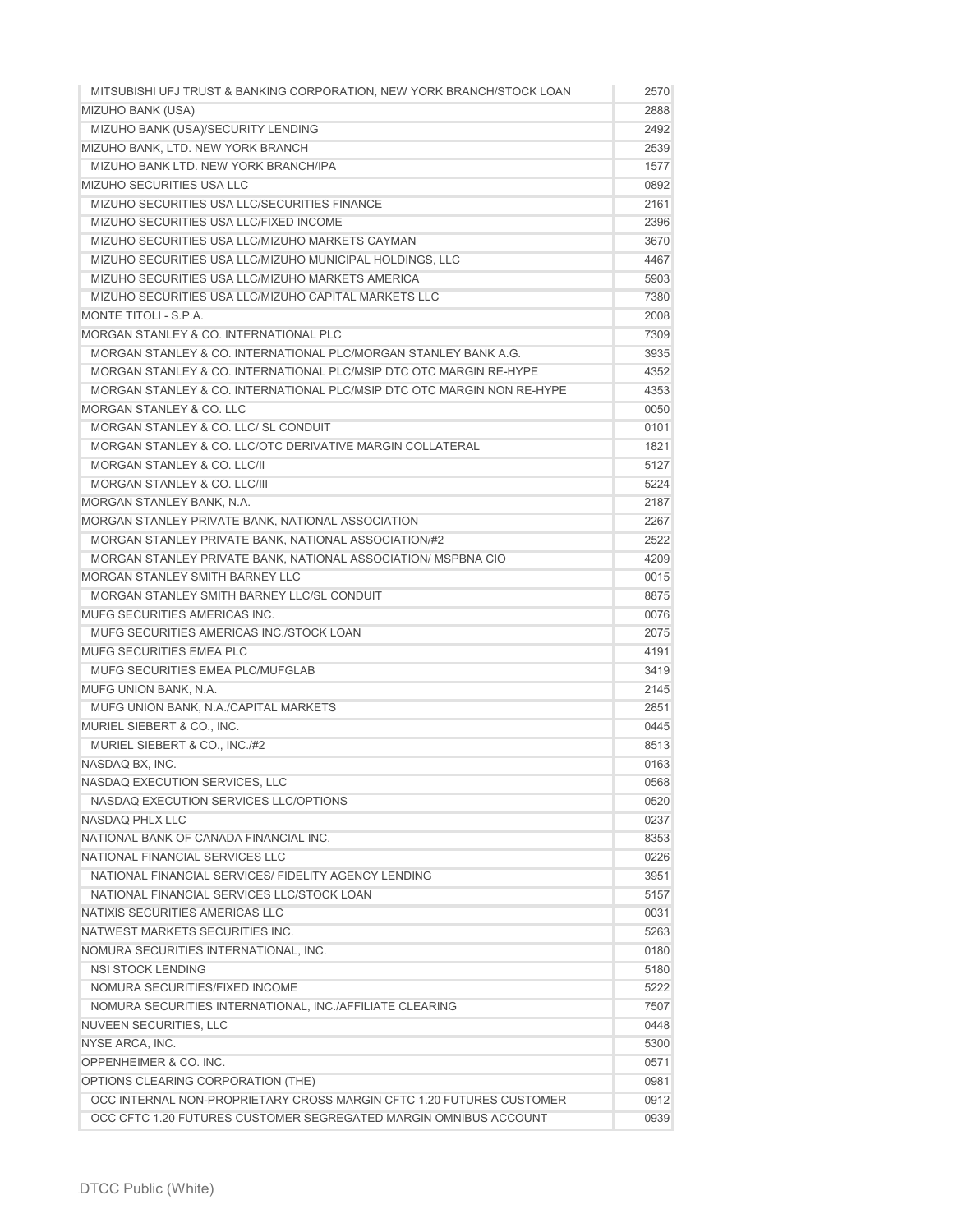| THE OPTIONS CLEARING CORPORATION/OCC MARKET LOAN PROGRAM ACCOUNT - AQS  | 0982 |
|-------------------------------------------------------------------------|------|
| PAXOS TRUST COMPANY, LLC                                                | 5855 |
| PERSHING LLC                                                            | 0443 |
| PERSHING LLC/CLIENT FINANCING                                           | 1030 |
| PERSHING LLC/SL                                                         | 5163 |
| PERSHING LLC/SL INT'L                                                   | 5196 |
| PHILLIP CAPITAL INC.                                                    | 8460 |
| PHILLIP CAPITAL INC./STOCK LOAN                                         | 0046 |
| PNC BANK, NATIONAL ASSOCIATION                                          | 2616 |
| PNC BANK, N.A./IPA                                                      | 1515 |
| PNC BANK, N.A./OTTA                                                     | 2065 |
| PNC BANK/PNC MUNICIPAL STRATEGY - BLK                                   | 2166 |
| PNC BANK, N.A./PNC CAPITAL MARKETS LLC MSFTA                            | 2167 |
| PNC BANK, N.A./SAFEKEEPING                                              | 2483 |
| PNC BANK, N.A./PITTSBURGH                                               | 2834 |
| PNC BANK N.A./PNC CAPITAL MARKETS LLC                                   | 2835 |
| PNC BANK, N.A./HPRS                                                     | 2937 |
| <b>PRINCIPAL BANK</b>                                                   | 2925 |
| RAYMOND JAMES & ASSOCIATES, INC.                                        | 0725 |
| RAYMOND JAMES & ASSOCIATES, INC/FI                                      | 0390 |
| <b>RJ DEALER STOCK LOAN</b>                                             | 0594 |
| RAYMOND JAMES & ASSOCIATES, INC./RAYMOND JAMES TRUST COMPANY            | 5179 |
| RAYMOND JAMES & ASSOCIATES, INC / RAYMOND JAMES BANK                    | 7568 |
| RBC CAPITAL MARKETS, LLC                                                | 0235 |
| RBC CAPITAL MARKETS, LLC/RBCCM                                          | 7408 |
| <b>REGIONS BANK</b>                                                     | 4204 |
| <b>REGIONS BANK/IPA</b>                                                 | 1571 |
| REGIONS BANK/CORPORATE TRUST OPS/IPA                                    | 1749 |
| <b>RELIANCE TRUST COMPANY</b>                                           | 5962 |
| <b>RELIANCE TRUST COMPANY/SWMS1</b>                                     | 2042 |
| <b>RELIANCE TRUST COMPANY/SWMS2</b>                                     | 2085 |
| RELIANCE TRUST COMPANY/FIS TRUSTDESK MKE                                | 5409 |
| RELIANCE TRUST COMPANY/FIS GLOBAL PLUS                                  | 7381 |
| RELIANCE TRUST COMPANY/FIS TRUST DESK                                   | 8434 |
| ROBERT W. BAIRD & CO. INCORPORATED                                      | 0547 |
| ROBINHOOD SECURITIES, LLC                                               | 6769 |
| ROBINHOOD SECURITIES, LLC/SECURITIES LENDING                            | 3691 |
| RQD* CLEARING, LLC                                                      | 4305 |
| S.D. INDEVAL INSTITUCION PARA EL DEPOSITO DE VALORES S.A. DE C.V.       | 8020 |
| <b>SAFRA SECURITIES LLC</b>                                             | 8457 |
| SANFORD C. BERNSTEIN & CO., LLC                                         | 0013 |
| SCOTIA CAPITAL (USA) INC.                                               | 0096 |
| SCOTIA CAPITAL (USA) INC./AS AGENT FOR THE BANK OF NOVA SCOTIA, TORONTO | 4254 |
| SCOTIA CAPITAL (USA) INC./STOCK LOAN                                    | 8118 |
| SCOTIA CAPITAL (USA) INC./INTERNATIONAL STOCK LOAN                      | 8119 |
| SECURITIES FINANCE TRUST COMPANY                                        | 2047 |
| SEI PRIVATE TRUST COMPANY                                               | 2039 |
| SEI PRIVATE TRUST COMPANY/C/O GWP                                       | 2663 |
| SG AMERICAS SECURITIES, LLC                                             | 0286 |
| SG AMERICAS SECURITIES LLC/SUB 608                                      | 0608 |
| SG AMERICAS SECURITIES, LLC/FOREIGN STOCK LOAN                          | 5241 |
| SG AMERICAS SECURITIES LLC/PARIS CLEARING                               | 8459 |
| SOCIETE GENERALE, NEW YORK BRANCH                                       | 1546 |
| SOCIETE GENERALE NY/SOCIETE GENERALE PARIS                              | 2680 |
| SOFI SECURITIES, LLC                                                    | 3664 |
| SOUTH STATE BANK, NATIONAL ASSOCIATION                                  | 0587 |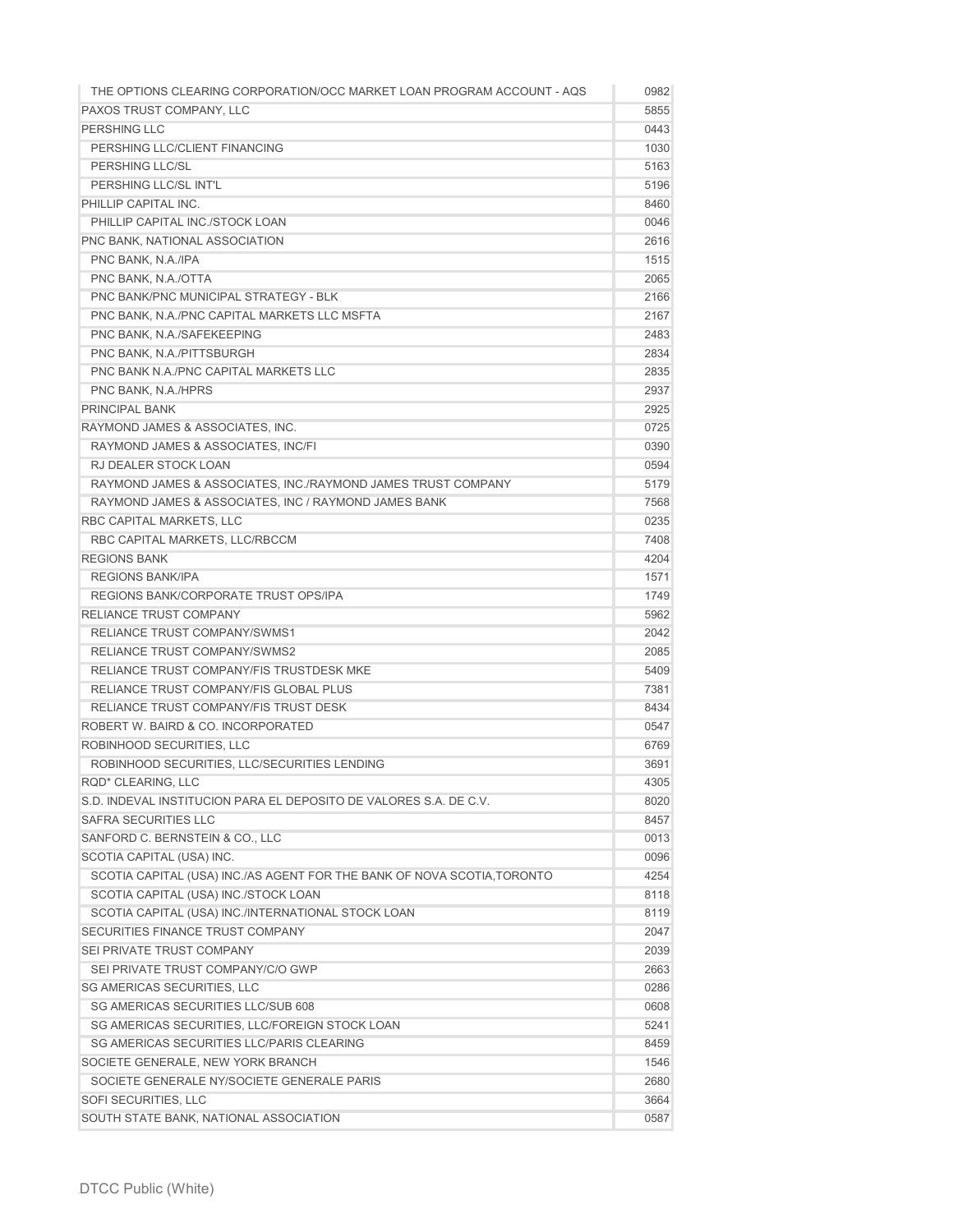| SOUTH STREET SECURITIES LLC                                        | 7451 |
|--------------------------------------------------------------------|------|
| SOUTH STREET SECURITIES LLC/IMS                                    | 4006 |
| STATE STREET BANK AND TRUST COMPANY                                | 0997 |
| <b>FIDUCIARY SSB</b>                                               | 0987 |
| STATE STREET BANK AND TRUST COMPANY/IPA                            | 1526 |
| <b>SSB-PHYSICAL CUSTODY SERVICES</b>                               | 2193 |
| <b>SSB - TRUST CUSTODY</b>                                         | 2319 |
| STATE STREET BANK & TRUST COMPANY / ISHARES EUROPE                 | 2375 |
| STATE STREET BANK AND TRUST COMPANY/DEUTSCHE BANK FRANKFURT        | 2399 |
| SSB-BANK PORTFOLIO                                                 | 2436 |
| STATE STREET BANK AND TRUST COMPANY/DB RESIDUAL PROCESSING ACCOUNT | 2546 |
| SSB&T/SEC FIN AS PRINCIPAL                                         | 2625 |
| <b>SSB&amp;T CO/CLIENT CUSTODY SERVICES</b>                        | 2678 |
| <b>SSB - BLACKROCK INSTITUTIONAL TRUST</b>                         | 2767 |
| STATE STREET BANK & TRUST/STATE STREET TOTALETF                    | 2950 |
| STATE STREET BANK & TRUST COMPANY/LENDING PASS-THROUGH             | 7268 |
| STATE STREET BANK & TRUST COMPANY/EC, GMBH                         | 8147 |
| STATE STREET BANK AND TRUST COMPANY, N.A.                          | 2386 |
| STATE STREET GLOBAL MARKETS, LLC                                   | 0189 |
| STIFEL, NICOLAUS & COMPANY, INCORPORATED                           | 0793 |
| STIFEL, NICOLAUS & COMPANY, INC./STIFEL SECURITIES LENDING         | 8385 |
| STONEX FINANCIAL INC.                                              | 0750 |
| STONEX FINANCIAL INC./BD RATES                                     | 1944 |
| STONEX FINANCIAL INC./STOCK LOAN                                   | 8870 |
| SUMITOMO MITSUI TRUST BANK (U.S.A.) LIMITED                        | 2779 |
| <b>SYNOVUS BANK</b>                                                | 2578 |
| <b>SYNOVUS BANK/SYNOVUS 2</b>                                      | 2579 |
| TD AMERITRADE CLEARING, INC.                                       | 0188 |
| TD AMERITRADE CLEARING, INC./SECURITIES LENDING                    | 5298 |
| TD PRIME SERVICES LLC                                              | 0284 |
| TD PRIME SERVICES LLC/SUB                                          | 2796 |
| TD PRIME SERVICES LLC/STOCK LOAN                                   | 7578 |
| TD SECURITIES (USA) LLC                                            | 2568 |
|                                                                    |      |
| TD SECURITIES (USA) LLC/TD BANK                                    | 2491 |
| TD SECURITIES (USA) LLC/ TDB UNENCUMBERED                          | 2679 |
| TD SECURITIES (USA) LLC/TD NY                                      | 2683 |
| TD SECURITIES (USA) LLC/PHYSICAL ACCOUNT                           | 4215 |
| <b>TEXAS TREASURY SAFEKEEPING TRUST COMPANY</b>                    | 2622 |
| <b>TEXAS TREASURY SAFEKEEPING TRUST COMPANY/IPA</b>                | 1584 |
| TEXAS TREASURY SAFEKEEPING TRUST COMPANY/NUP                       | 8486 |
| THE BANK OF NEW YORK MELLON                                        | 0901 |
| THE BANK OF NEW YORK MELLON/MELLON TRUST OF NEW ENGLAND, NATIONAL  | 0954 |
| BNYMELLON/RE ETF - UIT DTC/NSCC 0963                               | 0963 |
| BNYMELLON/RE DE SHAW US BROAD MC ALP E PORT LLC                    | 1414 |
| BNYMELLON/RE DE SHAW US L CAP C ALP EX PORT LLC                    | 1416 |
| BNYMELLON/RE NAB MELBOURNE                                         | 1419 |
| BNYMELLON/RE DE SHAW BMCAE SPECIAL FUND LP                         | 1420 |
| BNYMELLON/ELLINGTON EMPIRE FUND LLC                                | 1421 |
| THE BANK OF NEW YORK MELLON/IPA                                    | 1541 |
| BNYMELLON/RE ROYAL BANK OF CANADA                                  | 1603 |
| BNYMELLON/RE CITADEL GLOBAL FIXED INCOME MASTER FUND               | 1724 |
| BNYMELLON/RE ELLINGTON QUANT MACRO MSTR FD LTD                     | 1951 |
| BNYMELLON/RE CACEIS BANK, NETHERLANDS                              | 1959 |
| BNYMELLON/RE ELLINGTON SYSTEMATIC CR MSTR FD LTD                   | 1961 |
| BNYMELLON/RE BGC BROKERS LP                                        | 2002 |
| THE BANK OF NEW YORK MELLON/FMSBONDS, INC.                         | 2023 |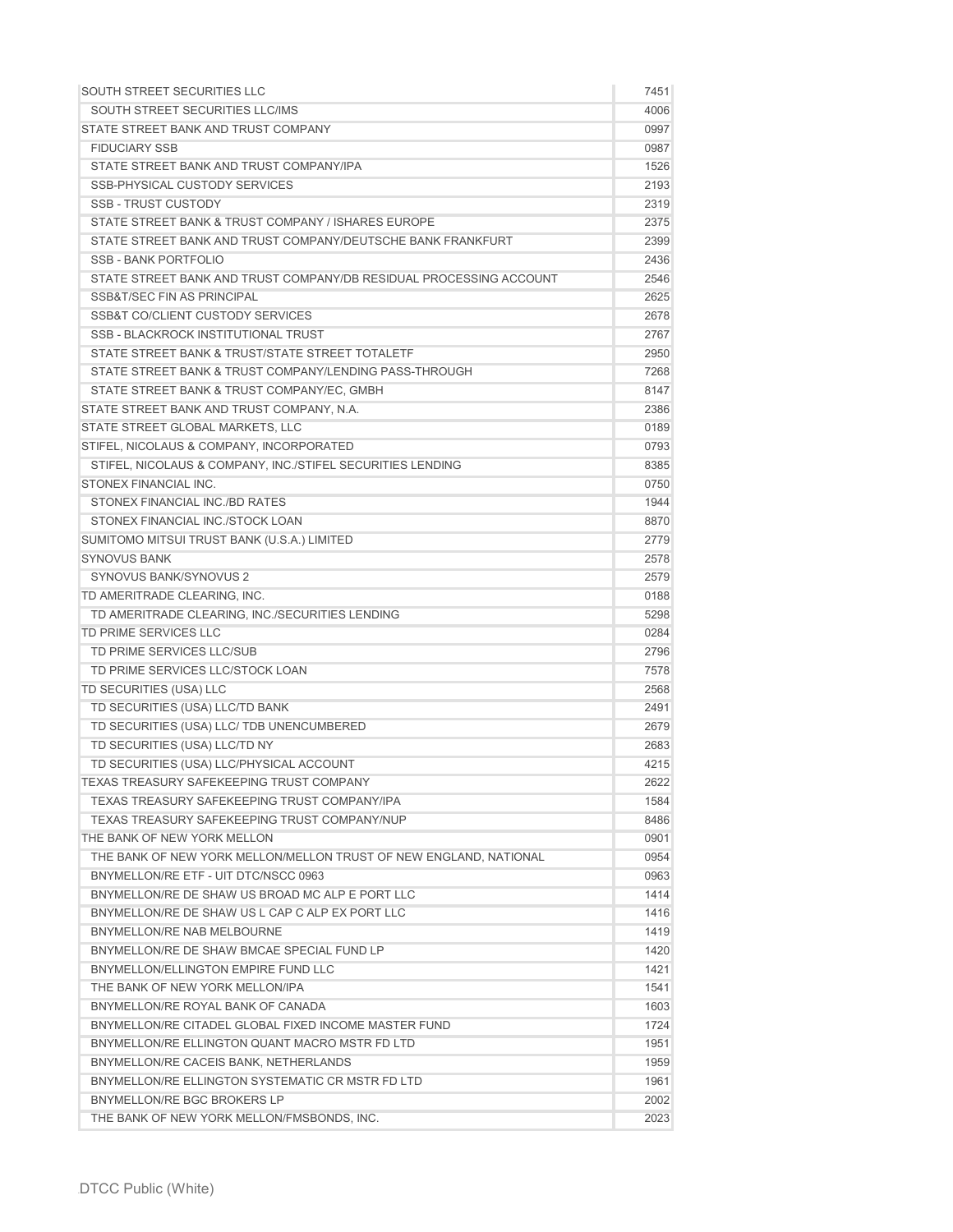| BNYMELLON/RE BNYMSANV RE FIRM                                          | 2026 |
|------------------------------------------------------------------------|------|
| THE BANK OF NEW YORK MELLON/HBK MASTER FUND LP                         | 2046 |
| BNYMELLON/RE DBTCA-DB AG LDN PB - CLIENT ACCOUNT                       | 2057 |
| BNYMELLON/RE DBTCA/DB AG LDN PB-DEUTSCHE BANK NY                       | 2059 |
| BNYMELLON/RE BNP PARIBAS TRI-PARTY ACCOUNT                             | 2070 |
| BNYMELLON/RE BNYMSANVAMS RE FIRM LAB                                   | 2074 |
| BNYMELLON/RE DB AG LON PB POLGON GL OP M/FD                            | 2090 |
| BNYMELLON/RE RABOBANK INTERNATIONAL UNEF                               | 2091 |
| <b>BNYMELLON/RE SUNTRUST BANK</b>                                      | 2093 |
| BNYMELLON/RE SUNTRUST BANK PORTEOLIO                                   | 2100 |
| BNYMELLON/RE BARCLAYS CAPITAL SECURITIES LTD.                          | 2103 |
| BNYMELLON/RE ALLSTATE MARK TO MARKETS                                  | 2106 |
| THE BANK OF NEW YORK MELLON/COMMERCIAL LOANS                           | 2107 |
| BNYMELLON/RE ICBC STANDARD BANK PLC                                    | 2109 |
| BNYMELLON/RE NOMURA PB NOMINEES LTD                                    | 2131 |
| THE BANK OF NEW YORK MELLON/IVORS                                      | 2136 |
| THE BANK OF NEW YORK MELLON/ELLINGTON SPECIAL OPPORTUNITIES FUND, LTD. | 2138 |
| BNYMELLON/RE FIRM INVESTMENT ACCOUNT                                   | 2151 |
| THE BANK OF NEW YORK MELLON/DEUTSCHE BANK LONDON AG LONDON/GLOBAL      | 2155 |
| BNYMELLON/RE DBTCA/DB AG LDN B CHEYNE SPEC'L SIT FD                    | 2160 |
| BNYMELLON/RE DE SHAW US BMCAE CUSTOM FUND II                           | 2169 |
| THE BANK OF NEW YORK MELLON/CDC MORTGAGE CAPITAL INC.                  | 2176 |
| THE BANK OF NEW YORK MELLON/BARCLAYS BANK PLC                          | 2196 |
| BNYMELLON/RE RABOBANK INTERNATIONAL LONDON EQUITY FINANCE              | 2207 |
| BNYMELLON/RE MIDCAP SPDRS                                              | 2209 |
| THE BANK OF NEW YORK MELLON/EF SECURITIES LLC                          | 2220 |
| THE BANK OF NEW YORK MELLON/NATIXIS FINANCIAL PRODUCTS INC             | 2224 |
| BNYMELLON/RE NATIXIS FIXED INCOME                                      | 2243 |
| <b>BNYMELLON/RE NATIXIS</b>                                            | 2244 |
| BNY MELLON/NOMURA INT'L PLC REPO                                       | 2281 |
| BNYMELLON/RE ING BANK NV LONDON BRANCH                                 | 2307 |
| BNYMELLON/RE BOA NA                                                    | 2308 |
| BNYMELLON/RE BARCLAYS BANK PLC - PLEDGE ACCOUNT                        | 2324 |
| BNYMELLON/RE CHARLES STANLEY AND COMPANY, LIMITED                      | 2336 |
| BNYMELLON/RE ITC - DEALERS CLEARANCE SPECIAL                           | 2339 |
| THE BANK OF NEW YORK MELLON/ELLINGTON MORTGAGE FUND SC, LTD.           | 2342 |
| BNYMELLON/RE HSBC BANK PLC PARIS BRANCH                                | 2359 |
| THE BANK OF NEW YORK MELLON/CRESCENT II FUND L.P.                      | 2362 |
| BNYMELLON/RE HSBC BANK PLC EQD USBR                                    | 2363 |
| BNYMELLON/RE BARCLAYS CAP SEC LTD PB SEG 1                             | 2366 |
| BNYMELLON/RE BARCLAYS CAP SEC LTD PB SEG 2                             | 2367 |
| BNYMELLON/RE FIRM TRADE INS                                            | 2381 |
| THE BANK OF NEW YORK MELLON/ELLINGTON MORTGAGE OPPORTUNITIES MASTER    | 2417 |
| THE BANK OF NEW YORK MELLON / BOFA SECURITIES INC                      | 2427 |
| BNYMELLON/RE DBTC AMERICAS/DEUTSCHE BANK LONDON PRIME                  | 2428 |
| BNYMELLON/RE CACEIS BANK GERMANY RE ORCA                               | 2443 |
| THE BANK OF NEW YORK MELLON/FSA                                        | 2444 |
| BNYMELLON/RE DBTC AMERICAS/DEUTSCHE BK LONDON PRIME SEG 15/00          | 2452 |
| BNYMELLON/RE DBTC/DEUTSCHE BK LONDON PRIME SEG 1                       | 2453 |
| BNYMELLON/RE DBTC/DEUTSCHE BK LONDON PRIME SEG 2                       | 2454 |
| BNYMELLON/RE HSBC BANK PLC                                             | 2462 |
| BNYMELLON/RE DEUTSCHE BANK AG FRANKFURT                                | 2468 |
| THE BANK OF NEW YORK MELLON/MIZUHO BANK LTD.                           | 2469 |
| BNYMELLON/RE DR CUSTODY ACCOUNT                                        | 2472 |
| BNYMELLON/RE MILLENNIUM PARTNERS                                       | 2474 |
| THE BANK OF NEW YORK MELLON/ANNALY COMMERCIAL REAL ESTATE GR.          | 2475 |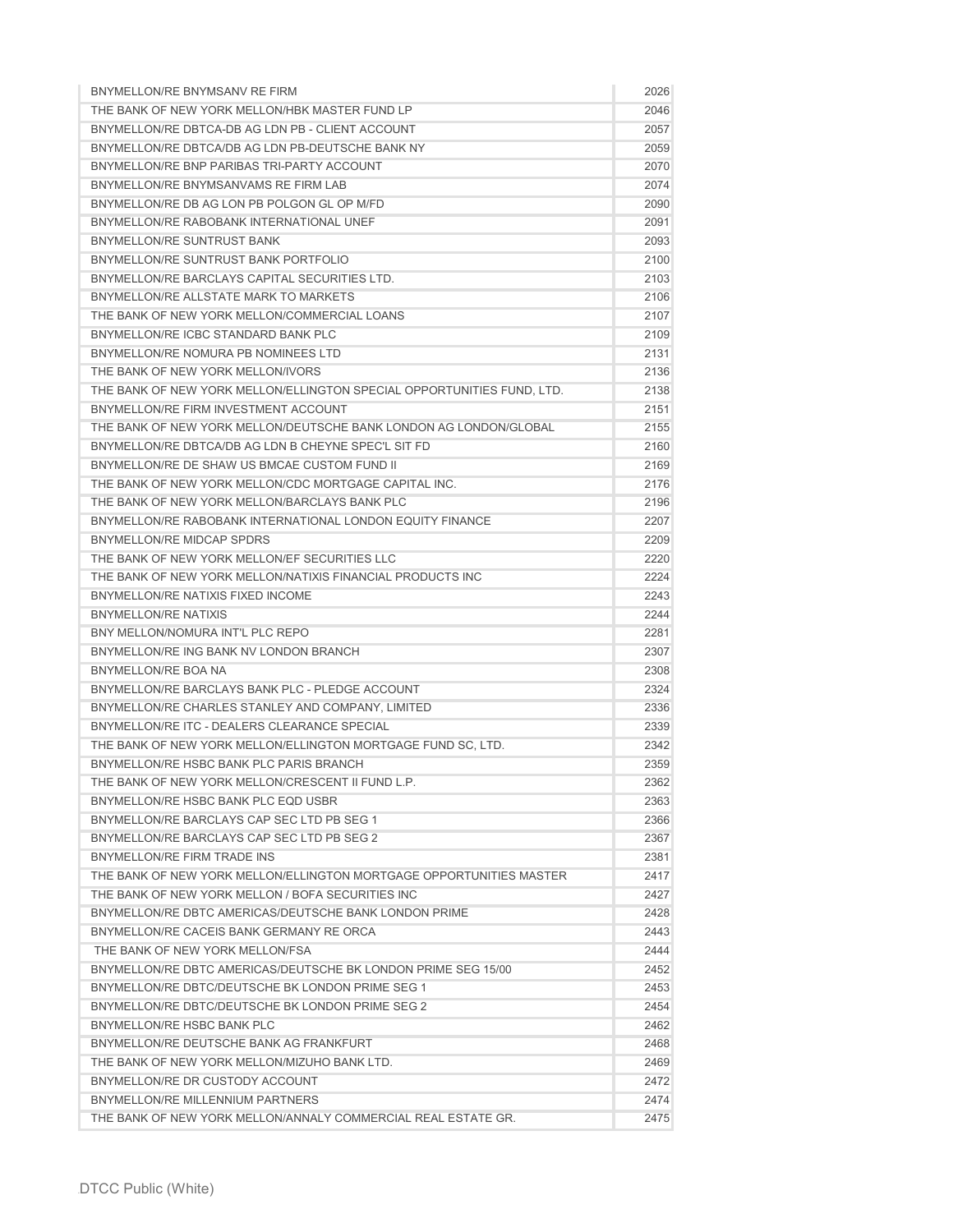| THE BANK OF NEW YORK MELLON/DBAG FRANKFURT GLOBAL MARKET               | 2479 |
|------------------------------------------------------------------------|------|
| THE BANK OF NEW YORK MELLON/DBAG LONDON GLOBAL MARKET                  | 2485 |
| BNYMELLON/RE RABOBANK UTRECHT FIXED INCOME                             | 2486 |
| BNYMELLON/RE DBAG PB UCITS CLIENTS                                     | 2488 |
| BNYMELLON/RE RABOBANK INT'L UTRECHT EQUITY FIN                         | 2490 |
| BNYMELLON/RE BOA SECURITIES LTD. (BASL)                                | 2494 |
| BNYMELLON/RE NOMURA CL SETT NOM LTD                                    | 2499 |
| THE BANK OF NEW YORK MELLON/ANNALY MORTGAGE                            | 2502 |
| BNYMELLON/RE DEPOSITARY RECEIPT SERVICES/MERRILL LYNCH REDEM.          | 2504 |
| BNYMELLON/RE THE PRUDENTIAL INVESTMENT                                 | 2510 |
| BNYMELLON/RE DAVY SECURITIES LIMITED                                   | 2553 |
| THE BANK OF NEW YORK MELLON/BAKERGROUP                                 | 2565 |
| BNYMELLON/RE RABOBANK INTERNATIONAL NY                                 | 2573 |
| BNYMELLON/RE DEUTSCHE BANK AG LONDON PRIME BROKERAGE                   | 2582 |
| BNYMELLON/RE BANCO SANTANDER SLB                                       | 2590 |
| BNYMELLON/RE FIRM INVESTMENT PORTFOLIO                                 | 2595 |
| BNYMELLON/RE CACEIS BANK GERMANY RE HVB MIB                            | 2598 |
| BNYMELLON/RE TRADITION LONDON CLEARING LTD.                            | 2601 |
| BNYMELLON/RE MIZUHO INTERNATIONAL                                      | 2621 |
| <b>BNYMELLON/RE AIG</b>                                                | 2630 |
| BNYMELLON/RE GOV & CO BANK OF ENGLAND                                  | 2634 |
| BNYMELLON/RE BARCLAYS CAPITAL INC.                                     | 2641 |
| BNYMELLON/RE GLOBAL PRIME PARTNERS                                     | 2648 |
| THE BANK OF NEW YORK MELLON/ITC-DEALERS CLEARANCE GENERAL              | 2681 |
| BNYMELLON/RE DE SHAW & CO.                                             | 2709 |
| BNYMELLON/RE ICAP LONDON                                               | 2711 |
| BNYMELLON/RE NATIONAL BANK OF AUSTRALIA                                | 2714 |
| BNYMELLON/RE D.E. SHAW KALON PORTFOLIOS, L.L.C                         | 2716 |
| BNYMELLON/RE NOMURA CNS NOM RE: TFS DER                                | 2718 |
| BNYMELLON/RE BARCLAYS BK PLC-BARC LUX SARL A/C 1                       | 2720 |
| BNYMELLON/RE BARCLAYS BK PLC-BARC LUX SARL A/C 2                       | 2721 |
| BNYMELLON/RE DBLPB-DBX-ASIAN L/S EQUITY 2 FUND                         | 2726 |
| BNYMELLON/RE SCULPTOR CAPITAL MANAGEMENT                               | 2731 |
| THE BANK OF NEW YORK MELLON/ELLINGTON CREDIT OPPORTUNITIES LTD.        | 2776 |
| THE BANK OF NEW YORK MELLON/ST. BERNARD OPPORTUNITY FUND 1, LTD.       | 2784 |
| BNYMELLON/RE MILLENNIUM FIXED INCOME LTD                               | 2785 |
| BNYMELLON/RE BBPLC PB CAYMEN CLIENT                                    | 2802 |
| BNYMELLON/RE BBPLC PB CANADIAN CLIENTS                                 | 2825 |
| THE BANK OF NEW YORK MELLON/DEUTSCHE BANK AG                           | 2828 |
| BNYMELLON/RE HSBC BANK PLC                                             | 2830 |
| BNYMELLON/DE SHAW US L CAP C ALP EX PORT LLC                           | 2833 |
| BNYMELLON/RE SMBC NIKKO SECURITIES AMERICA INC                         | 2838 |
| THE BANK OF NEW YORK MELLON/EF MORTGAGE, LLC                           | 2841 |
| THE BANK OF NEW YORK MELLON/EF CMO, LLC                                | 2842 |
| BNYMELLON/RE SMBC NIKKO CAPITAL MARKETS LTD                            | 2843 |
| BNYMELLON/RE BBPLC PB UK CLIENTS                                       | 2844 |
| BNYMELLON/RE (AG) DESHAW OCULUS PORT LLC.PLGCOLL AC                    | 2846 |
| BNYMELLON/RE FIRM SMPT ASSETS                                          | 2858 |
| BNYMELLON/EXODUSPOINT CAPITAL                                          | 2866 |
| BNYMELLON/RE FIRM SECURED FINANCE                                      | 2868 |
| BNYMELLON/BANCO SANTANDER S A                                          | 2869 |
| BNYMELLON/ECRE MAIN CAYMAN HOLDINGS LTD                                | 2873 |
| THE BANK OF NEW YORK MELLON/CHIMERA INVESTMENT CORPORATION             | 2874 |
| THE BANK OF NEW YORK MELLON/CHIMERA RMBS WHOLE POOL LLC (F/K/A CIM ASS | 2875 |
| BNYMELLON/ELLINGTON MGMT GRP OMNIBUS/EMG ADVISED ACTS                  | 2881 |
| BNYMELLON/EMR CAYMAN HOLDINGS LTD                                      | 2886 |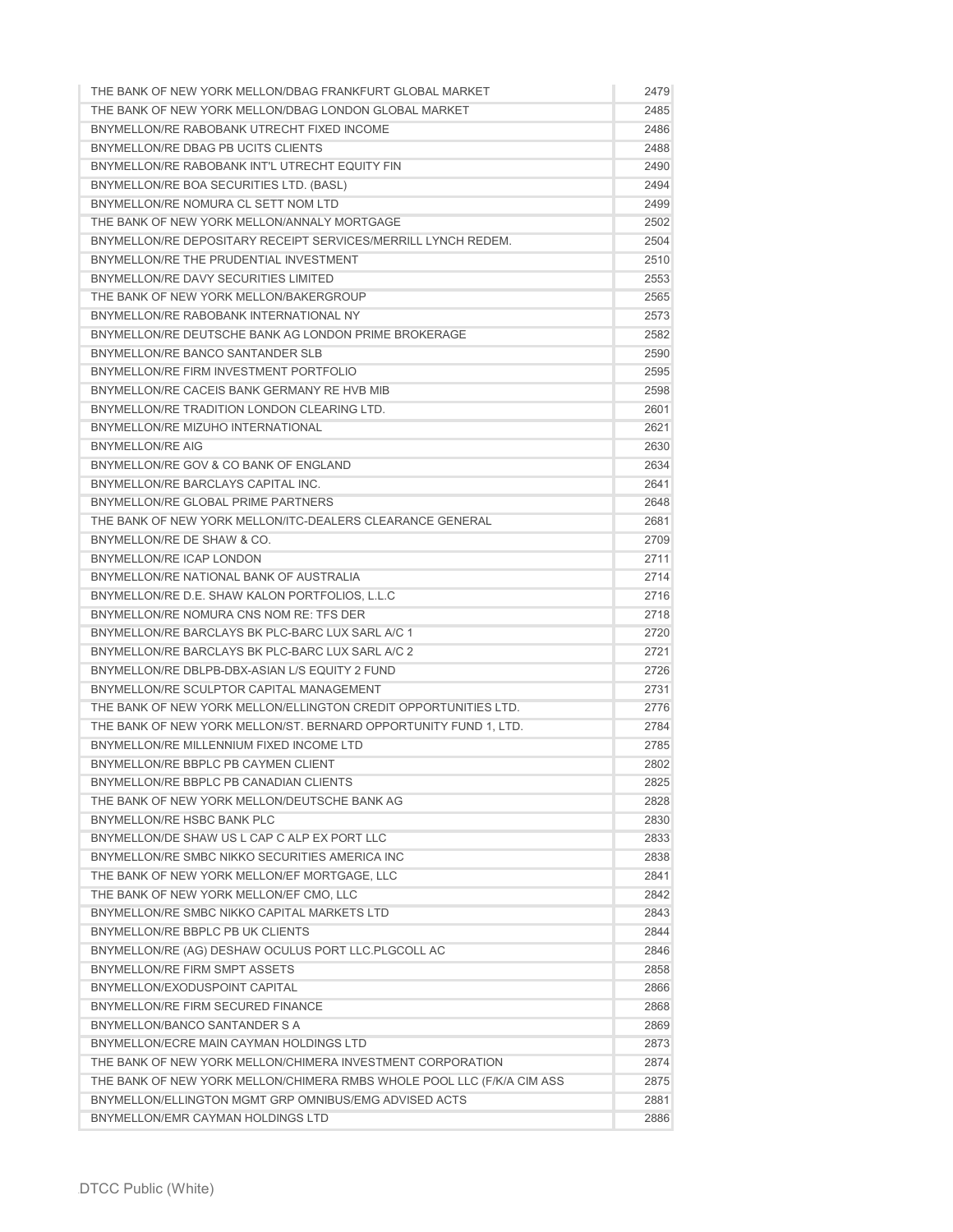| THE BANK OF NEW YORK MELLON/CHIMERA RMBS LLC (F/K/A CIM HOLDING) | 2893 |
|------------------------------------------------------------------|------|
| THE BANK OF NEW YORK MELLON/CHIMERA SECURITIES HOLDING LLC       | 2899 |
| THE BANK OF NEW YORK MELLON/CHIMERA SPECIAL HOLDING LLC          | 2901 |
| THE BANK OF NEW YORK MELLON/BAKER2                               | 2903 |
| THE BANK OF NEW YORK MELLON/CHIMERA TRADING COMPANY LLC          | 2906 |
| BNYMELLON/RE ANZ MELBOURNE                                       | 2908 |
| BNYMELLON/RE BARCLAYS BANK IRELAND TREASURY ACCT                 | 2909 |
|                                                                  |      |
| BNYMELLON/RE ELLINGTON SPECIAL RELATIVE VALUE FUND LLC           | 2912 |
| <b>BNYMELLON/RE HSBC FRANCE</b>                                  | 2919 |
| THE BANK OF NEW YORK MELLON/NATIXIS SECURITIES AMERICAS LLC      | 2920 |
| BNYMELLON/RE BARCLAYS BANK IRELAND                               | 2922 |
| BNYMELLON/RE BNYMSANVFFT RE FIRM                                 | 2926 |
| BNYMELLON/RE BARCLAYS BANK PLC                                   | 2931 |
| THE BANK OF NEW YORK MELLON/VINNING SPARKS, IBG, L.P.            | 2940 |
| BNYMELLON/RE BARCLAY BANK IRELAND PLC F                          | 2947 |
| BNYMELLON/RE MIZUHO SECURITIES EUROPE GMBH                       | 2948 |
| BNYMELLON/ELLINGTON FINANCIAL REIT QLH LLC                       | 2972 |
| BNYMELLON/DE SHAW US BR MRK CO AL EXPORT LLC                     | 2974 |
| BNYMELLON/KBC BANK N.V.                                          | 2980 |
| BNYMELLON/PUBLIC EMPLOYEES RETIREMENT SYSTEM OF OHIO             | 2981 |
| <b>BNYMELLON/RE RBC I&amp;TS</b>                                 | 2985 |
| THE BANK OF NEW YORK MELLON/WFC HOLDINGS CORPORATION             | 3516 |
| BNYMELLON/RE NORDEA DK/SEC FINANCE SE                            | 3593 |
| BNYMELLON/NOMURA FINANCIAL PRODUCTS EUROPE GMBH                  | 3916 |
| BNYMELLON/RE RBC CAPITAL MARKETS (EUROPE) GMBH                   | 3967 |
| BNYMELLON/RE HH ELLINGTON MASTER FUND II LTD                     |      |
|                                                                  | 3968 |
| BNYMELLON/RE FIRM SAM NA                                         | 3970 |
| BNYMELLON/RE BARCLAYS BANK DELAWARE                              | 3972 |
| BNYMELLON/RE SMBC CAPITAL MARKETS FRANKFURT                      | 3973 |
| <b>BNYMELLON/RE FIRM NA</b>                                      | 4084 |
| BNYMELLON/RE LME CLEAR                                           | 4085 |
| BNYMELLON/RE ELLINGTON MRTG RECOVERY MASTER F LP                 | 4086 |
| BNYMELLON/RE BCSL PB SEG AC 5                                    | 4087 |
| BNYMELLON/RE ARBEJDSMARKEDETS TILLAEGSPENSION                    | 4088 |
| BNYMELLON/RE HSBC UK BANK PLC                                    | 4341 |
| BNYMELLON/RE NM PERA ELLINGTON ENHANCED INCOME FUND A LLC        | 4462 |
| BNYMELLON/RE FIRM RE SANV                                        | 4556 |
| BNYMELLON/RE ANZ BANKING GROUP LIMITED                           | 6501 |
| BNYMELLON/RE HSBC BANK HONG KONG                                 | 7387 |
| BNYMELLON/WFB.NA WELLS FARGO BANK NA PI                          | 8043 |
| BNYMELLON/WF & CO WELLS FARGO & COMPANY                          | 8077 |
| BNYMELLON/RE FIRM BORROW PLUS                                    | 8107 |
| THE BANK OF NEW YORK MELLON/EARN SECURITIES LLC                  | 8115 |
| THE BANK OF NEW YORK MELLON/EARN CMO LLC                         | 8116 |
| THE BANK OF NEW YORK MELLON/EARN MORTGAGE LLC                    | 8117 |
| THE BANK OF NEW YORK MELLON/NOMURA FIN. PRODUCTS & SERVICES INC. | 8123 |
|                                                                  |      |
| BNYMELLON/RE FIRM HOLDING CO.                                    | 8132 |
| BNYMELLON/RE BNYMSANVLB RE FIRM                                  | 8134 |
| BNYMELLON/RE BBPLC F LRCM REPO                                   | 8139 |
| BNY MELLON/WEALTH MANAGEMENT                                     | 8275 |
| BNYMELLON/RE BNYMLB RE FIRM                                      | 8311 |
| BNYMELLON/RE CACEIS BANK                                         | 8313 |
| BNYMELLON/RE CBD BAADER AG                                       | 8314 |
| BNYMELLON/RE CBD STEUBING AG                                     | 8317 |
| BNYMELLON/RE WINTERFLOOD SECURITIES LTD                          | 8318 |
| BNYMELLON/RE CACEIS BANK LUXEMBOURG                              | 8320 |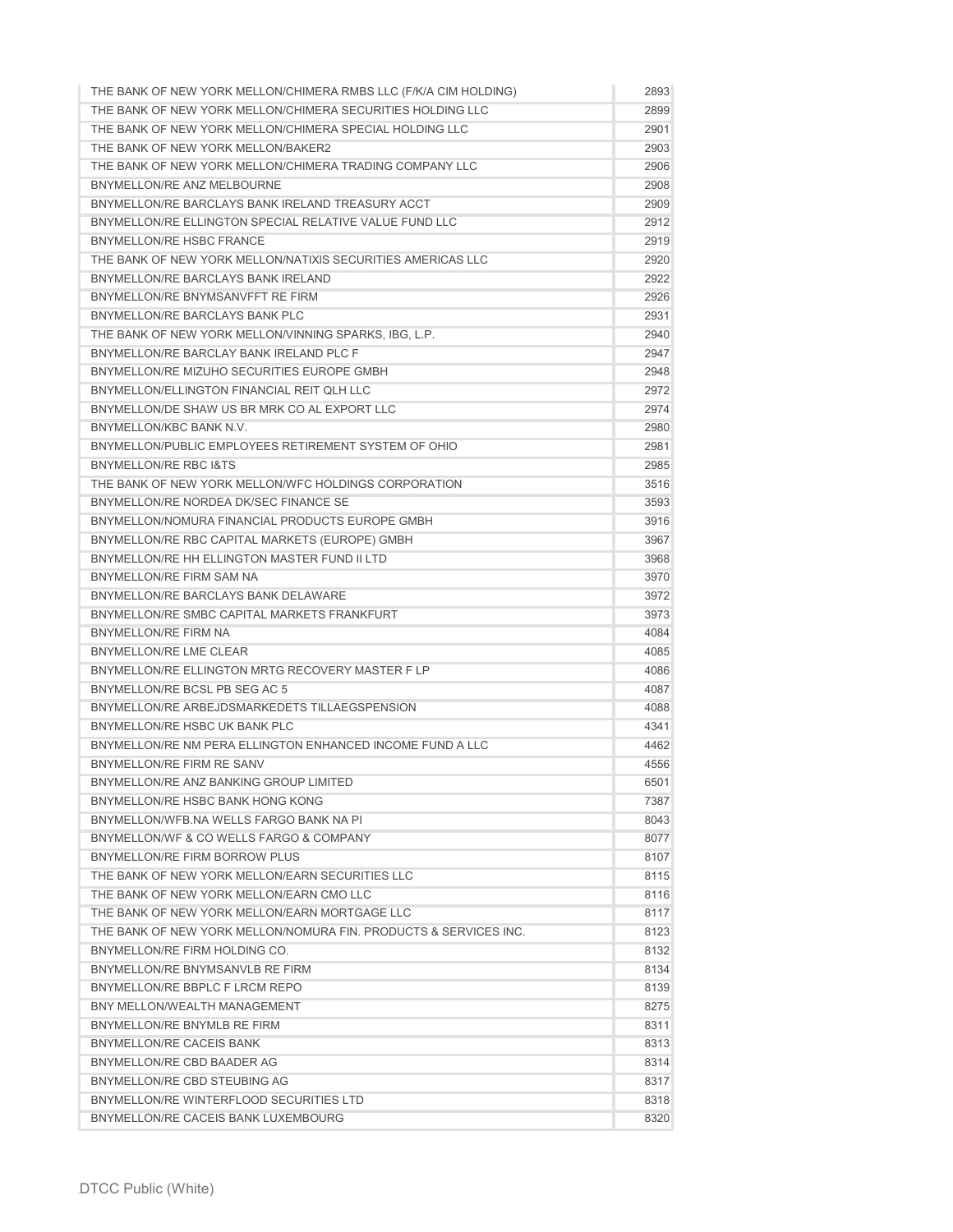| BNYMELLON/RE GFI SECURITIES LTD                                 | 8321         |
|-----------------------------------------------------------------|--------------|
| BNYMELLON/RE UIT NSCC CNS CLEARANCE                             | 8355         |
| BNYMELLON/ELLINGTON MGMT, GRP OMNIBUS FOR EFM ADVISED ACCTS     | 8412         |
| BNYMELLON/RE FFT RE FIRM                                        | 8417         |
| BNYMELLON/RE NA-BANK CUSTODY                                    | 8420         |
| BNYMELLON/RE BNYMIL FIRM                                        | 8421         |
| BNYMELLON/RE RABOBANK LONDONBRANCH FIXED INCOME                 | 8423         |
| BNYMELLON/RE CBD ICF BANK AG                                    | 8471         |
| BNYMELLON/RE RBC BARBADOS                                       | 8472         |
| BNYMELLON/RE RBCEL FIXED INCOME                                 | 8475         |
| BNYMELLON/RE BARCLAYS BANK PLC LONDON                           | 8476         |
| BNYMELLON/RE BBPLC CLIENT COLL SEC LNBR SEG                     | 8478         |
| BNYMELLON/RE RBCLB EQUITY FINANCE                               | 8479         |
| BNYMELLON/RE BARCLAYS OVERSIGHT MANAGEMENT INC                  | 8481         |
| BNYMELLON/RE RBCLB FIXED INCOME                                 | 8482         |
| BNYMELLON/RE BGC FINANCIAL LP M/M                               | 8483         |
| BNYMELLON/RE RBCEL EQUITY FINANCE                               | 8487         |
| BNYMELLON/RE COOPERATIEVE RABOBANK U.A.                         | 8488         |
| BNYMELLON/RE GCM CLIENT ACCOUNTS                                | 8489         |
| BNYMELLON/RE RBC BAHAMAS BRANCH                                 | 8490         |
| BNYMELLON/RE DESHAW US BMCAE CUSTOM PORT L.L.C                  |              |
| THE BANK OF NEW YORK MELLON TRUST COMPANY, NATIONAL ASSOCIATION | 8491         |
|                                                                 | 2438<br>2347 |
| THE BANK OF NOVA SCOTIA, NEW YORK AGENCY                        |              |
| BANK OF NOVA SCOTIA, NEW YORK AGENCY/IPA (THE)                  | 1542         |
| THE BANK OF NOVA SCOTIA, NEW YORK AGENCY/RATES DESK             | 2531         |
| THE CENTRAL DEPOSITORY (PTE) LIMITED                            | 5700         |
| THE HUNTINGTON NATIONAL BANK                                    | 2305         |
| HUNTINGTON NATIONAL BANK/IPA                                    | 1562         |
| HUNTINGTON NATIONAL BANK/FBO OHIO POLICE AND PENSION FUND       | 2219         |
| THE NASDAQ STOCK MARKET LLC                                     | 0734         |
| NASDAQ STOCK MARKET LLC/OMNIBUS ACCOUNT                         | 0759         |
| THE NORTHERN TRUST COMPANY                                      | 2669         |
| NORTHERN TRUST COMPANY/IPA                                      | 1560         |
| NORTHERN TRUST COMPANY/UNITED NATIONS JOINT STAFF PENSION FUND  | 2602         |
| NORTHERN TRUST COMPANY - SAFEKEEPING                            | 2684         |
| NORTHERN TRUST COMPANY/FUTURE FUND ACCOUNTS                     | 2778         |
| THE TEL-AVIV STOCK EXCHANGE CLEARING HOUSE LTD                  | 2015         |
| TRADEBOT SYSTEMS, INC.                                          | 0083         |
| <b>TRADELINK SECURITIES LLC</b>                                 | 4230         |
| TRADESTATION SECURITIES. INC.                                   | 0271         |
| TRADESTATION SECURITIES, INC./TRADESTATION SECURITIES, INC.     | 8035         |
| TRADEUP SECURITIES, INC.                                        | 0287         |
| TRADEUP SECURITIES, INC./STOCK LOAN CONDUIT                     | 2862         |
| <b>TRADITION SECURITIES AND DERIVATIVES LLC</b>                 | 0370         |
| <b>TRUIST BANK</b>                                              | 2971         |
| <b>TRUIST BANK/CT CF IPA</b>                                    | 1518         |
| TRUIST BANK/SUNTRUST BANK RETAIL                                | 2114         |
| <b>TRUIST BANK/SUNTRUST BANK DEALER</b>                         | 2262         |
| <b>TRUIST BANK/IP TRUIST FINANCIAL CORP</b>                     | 2703         |
| <b>TRUIST BANK/IP TRUIST BANK</b>                               | 2705         |
| <b>TRUIST BANK/SUNTRUST SAFEKEEPING</b>                         | 2717         |
| <b>TRUIST BANK/IP BB&amp;T COMMUNITY HOLDINGS</b>               | 2871         |
| <b>TRUIST BANK/SUPPLY CHAIN FINANCE</b>                         | 4053         |
| TRUIST SECURITIES, INC.                                         | 2095         |
| TULLETT PREBON FINANCIAL SERVICES LLC                           | 0624         |
| U.S. BANCORP INVESTMENTS, INC.                                  | 0280         |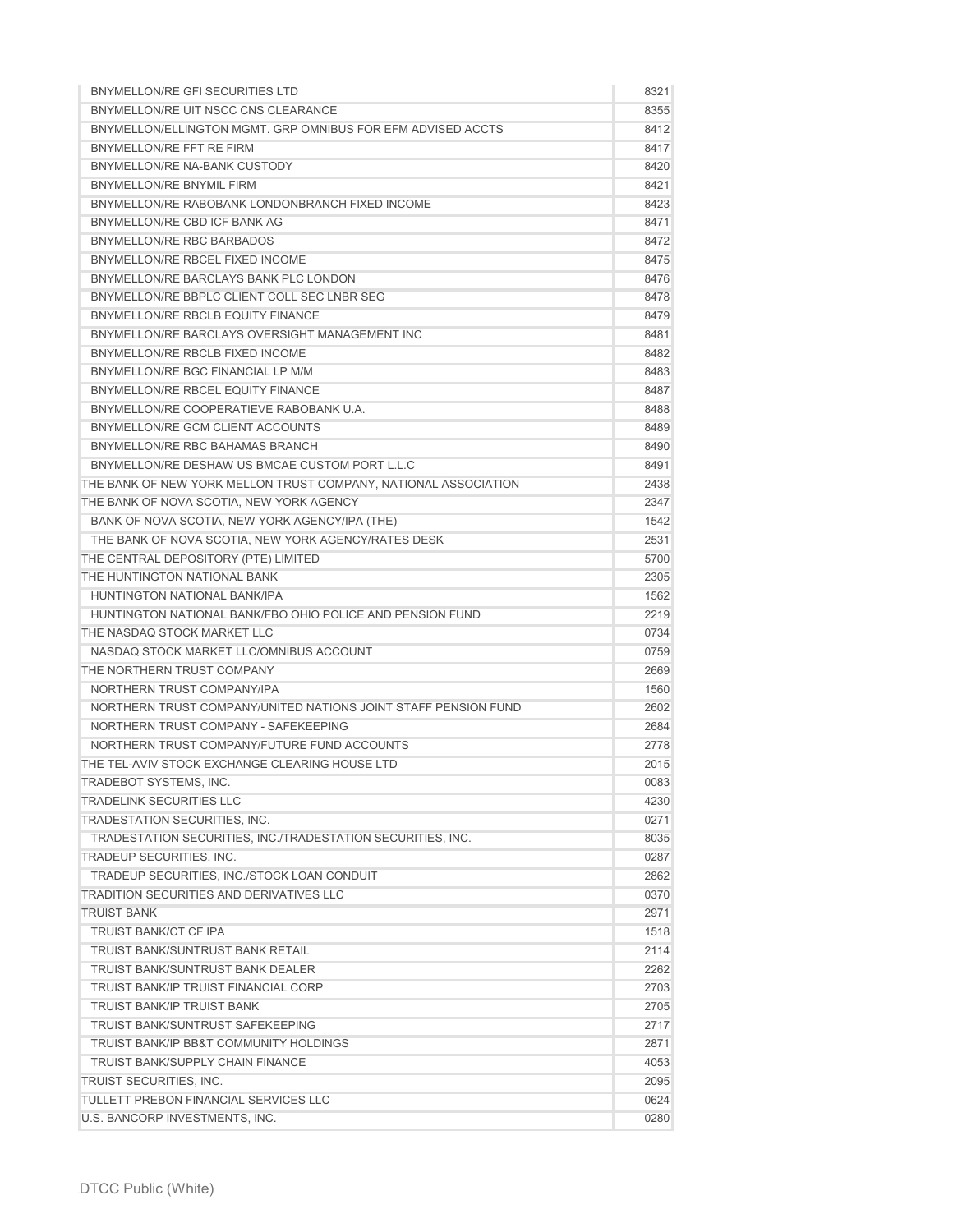| U.S. BANK N.A.                                                    | 2803 |
|-------------------------------------------------------------------|------|
| U.S. BANK N.A./CP                                                 | 1510 |
| U.S. BANK N.A./SAFEKEEPING WEST                                   | 2234 |
| U.S. BANK N.A./ETF                                                | 2580 |
| U.S. BANK, N.A./U.S. BANK MUNICIPAL SECURITIES GROUP              | 2781 |
| U.S. BANK N.A./THIRD PARTY LENDING                                | 2837 |
| U.S. BANK N.A./TRUST NY MTN                                       | 2897 |
| U.S. BANK N.A./QUASAR DISTRIBUTORS, LLC DEALER CLEARING SERVICES  | 9487 |
| <b>UBS AG, STAMFORD BRANCH</b>                                    | 0979 |
| UBS AG, STAMFORD BRANCH/IPA ACCOUNT                               | 1540 |
| UBS AG, STAMFORD BRANCH/AC PB CLIENTS-NO UBS LIEN                 | 2003 |
| UBS AG STAMFORD BRANCH/AS CUSTODIAN FOR UBS AG LONDON BRANCH      | 2507 |
| UBS FINANCIAL SERVICES INC.                                       | 0221 |
| UBS FINANCIAL SERVICES INC./GOVERNMENT SECURITIES ACCOUNT #2      | 5170 |
| UBS SECURITIES LLC                                                | 0642 |
| UBS SECURITIES LLC/CMO                                            | 0652 |
| UBS SECURITIES LLC/SECURITIES LENDING                             | 5284 |
| UMB BANK, NATIONAL ASSOCIATION                                    | 2450 |
| UMB BANK, INVESTMENT DIVISION                                     | 2451 |
| UNION BANK & TRUST COMPANY                                        | 2067 |
| VANGUARD MARKETING CORPORATION                                    | 0062 |
| VANGUARD MARKETING CORPORATION/FPL                                | 1206 |
| <b>VELOCITY CAPITAL LLC</b>                                       | 6019 |
| <b>VELOCITY CAPITAL LLC/PROPRIETARY ACCOUNT</b>                   | 4424 |
| <b>VELOCITY CLEARING, LLC</b>                                     | 0294 |
| VELOCITY CLEARING, LLC/STOCK LOAN                                 | 7359 |
| <b>VELOX CLEARING LLC</b>                                         | 3856 |
| <b>VELOX CLEARING LLC/SECURITIES LENDING</b>                      | 1605 |
| <b>VIRTU AMERICAS LLC</b>                                         | 0295 |
| VIRTU AMERICAS LLC/VIRTU FINANCIAL BD LLC                         | 0063 |
| VIRTU AMERICAS LLC/VIRTU ITG LLC                                  | 0099 |
| <b>VISION FINANCIAL MARKETS LLC</b>                               | 0595 |
| VISION FINANCIAL MARKETS LLC/SECURITIES LENDING                   | 8493 |
| WACHTEL & CO., INC.                                               | 0709 |
| WEDBUSH SECURITIES INC.                                           | 0103 |
| WEDBUSH SECURITIES INC./STOCK LOAN                                | 5166 |
| <b>WEDBUSH SECURITIES INC./P3</b>                                 | 8199 |
| WEDBUSH SECURITIES INC. / P3 STOCK LOAN                           | 8237 |
| WELLS FARGO BANK, NATIONAL ASSOCIATION                            | 2027 |
| WELLS FARGO BANK, N.A. ISSUING/PAYING AGENT                       | 1538 |
| WELLS FARGO BANK, N.A./LENDING                                    | 2040 |
| WELLS FARGO BANK, N.A./SIG                                        | 2072 |
| WELLS FARGO CLEARING SERVICES LLC                                 | 0141 |
| WELLS FARGO CLEARING SERVICES LLC/SECURITIES LENDING MATCH BOOK   | 5237 |
| WELLS FARGO CLEARING SERVICES LLC/SUB ACCOUNT WFA REPO            | 7360 |
| <b>WELLS FARGO SECURITIES, LLC</b>                                | 0250 |
| WELLS FARGO SECURITIES, LLC/SECURITIES FINANCE                    | 2480 |
| WELLS FARGO SECURITIES, LLC/SIG WELLS FARGO SECURITIES INT'L, LTD | 5199 |
| <b>WESBANCO BANK, INC.</b>                                        | 2271 |
| WILLIAM BLAIR & COMPANY, L.L.C.                                   | 0771 |
| WILSON-DAVIS & CO., INC.                                          | 0283 |
| WOLVERINE EXECUTION SERVICES, LLC                                 | 7350 |
| ZIONS BANCORPORATION, NATIONAL ASSOCIATION                        | 2104 |
| ZIONS BANCORPORATION, NATIONAL ASSOCIATION/CT ISSUE & PAY A/C/IPA | 1586 |
| ZIONS BANCORPORATION, N.A./TRUST                                  | 2736 |
| ZIONS BANCORPORATION, NATIONAL ASSOCIATION/PORTFOLIO              | 8233 |